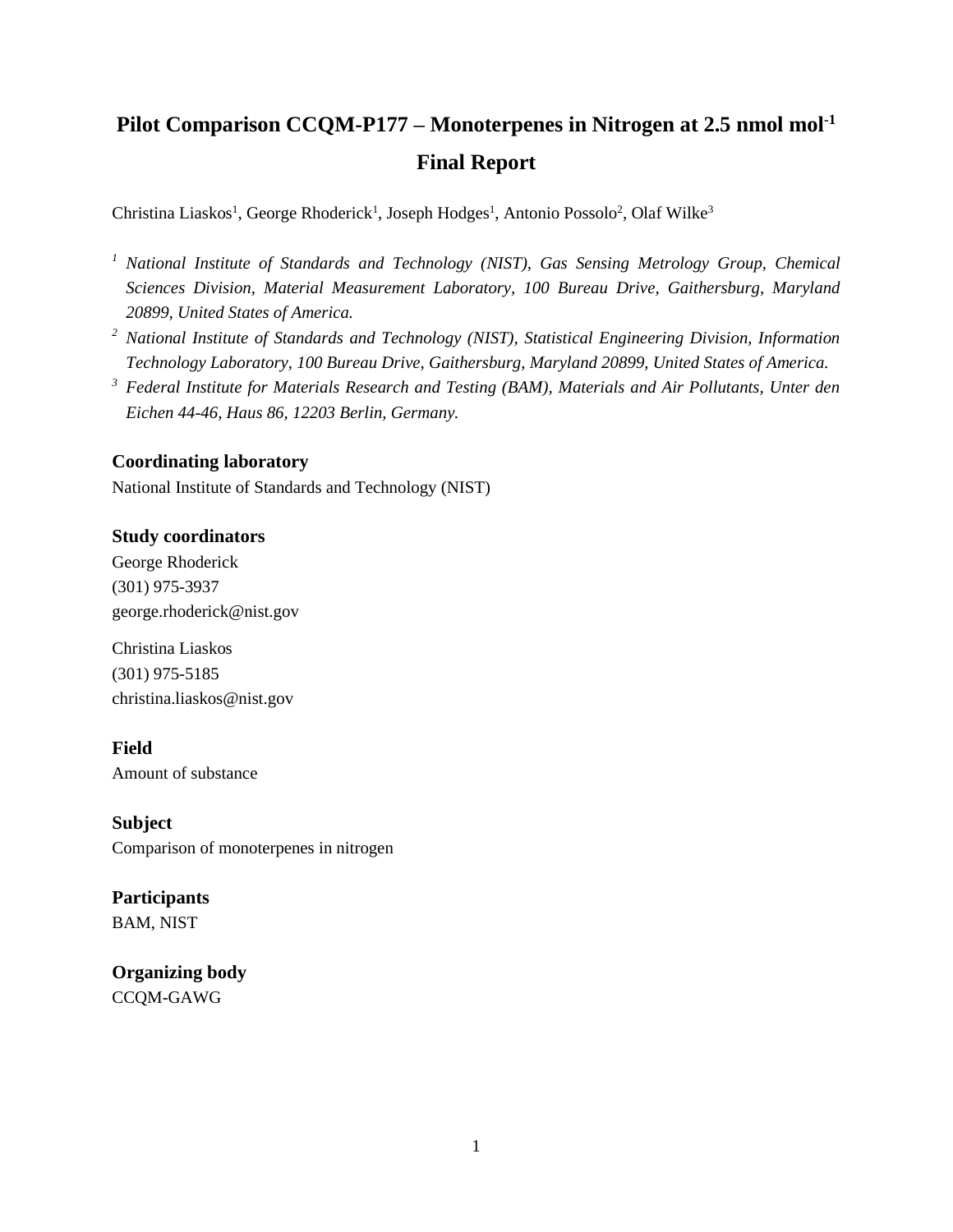# **Table of contents**

| $\mathbf{1}$ |
|--------------|
| 2            |
| 2.1          |
| 2.2          |
| 2.3          |
| 2.4          |
| 2.4.1        |
| 2.4.2        |
| 2.4.3        |
| 2.4.4        |
| 2.5          |
| 2.6          |
|              |
| 31           |
| 4            |
|              |
|              |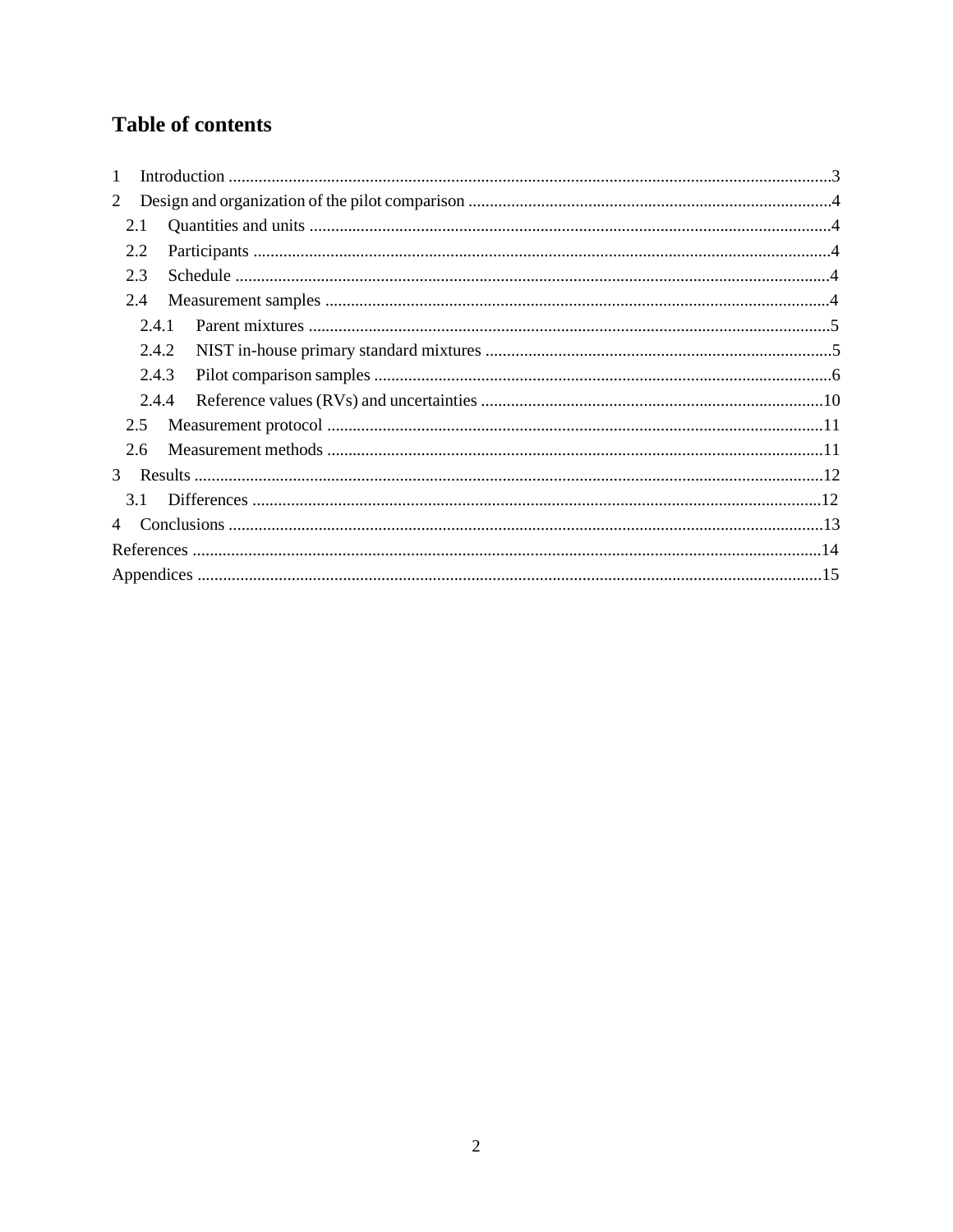# **Abstract**

Growing awareness of the impact of monoterpenes on climate, atmospheric chemistry, and indoor air quality has necessitated the development of measurement standards to globally monitor and control their emissions. For National Metrology Institutes to develop such standards, it is essential that they demonstrate measurement equivalence for assigned values at the highest levels of accuracy. This report describes the results of a pilot comparison for 4 key monoterpene species: *α*-pinene, 3-carene, *R-*limonene and 1,8-cineole, at a nominal amount-of-substance fraction of 2.5 nmol mol-1 . The objective of this comparison is to evaluate participant capabilities to measure trace-level monoterpenes using their own calibration techniques.

# **1 Introduction**

Volatile organic compounds (VOCs) play an important role in atmospheric chemistry and climate. They contribute to the photochemical production of tropospheric ozone and smog, act as a sink to hydroxyl radicals that oxidize methane and other greenhouse gases, and form secondary organic aerosols (SOAs), which contribute to fine particle pollution and cloud condensation nuclei [1, 2]. In the indoor environment, VOC emissions from construction products (such as building materials and furniture) can have a significant impact on the localized air quality. As a result, VOC measurements have also become a growing concern for the health evaluation of products designated for interior use [3, 4].

VOC sources can be either biogenic or anthropogenic, with the most important biogenic VOCs being isoprene, isoprenoids and monoterpenes [5]. There has been considerable interest in measuring ambient monoterpene levels, along with their emission rates from terrestrial vegetation and industrial processes, which has led to the need for stable, accurate reference standards. In support of the World Meteorological Organization (WMO) Global Atmosphere Watch (GAW) program for VOC measurements, several National Metrology Institutes (NMIs) have researched the preparation of these standards in compressed gas cylinders. Several monoterpene-in-nitrogen standards have been developed and compared between a limited number of NMIs with some success; these developments have culminated in key comparison CCQM-K121 of monoterpenes in nitrogen [6].

This report describes the results of a pilot comparison of several important monoterpenes at elevated atmospheric amount-of-substance fraction levels. The mixtures used for this comparison are comprised of *α*-pinene, 3-carene, *R*-limonene and 1,8-cineole in a balance of nitrogen, at a nominal amount-of-substancefraction of 2.5 nmol mol<sup>-1</sup>. The objective of this pilot comparison is to assess participant measurement capabilities for monoterpenes at trace levels.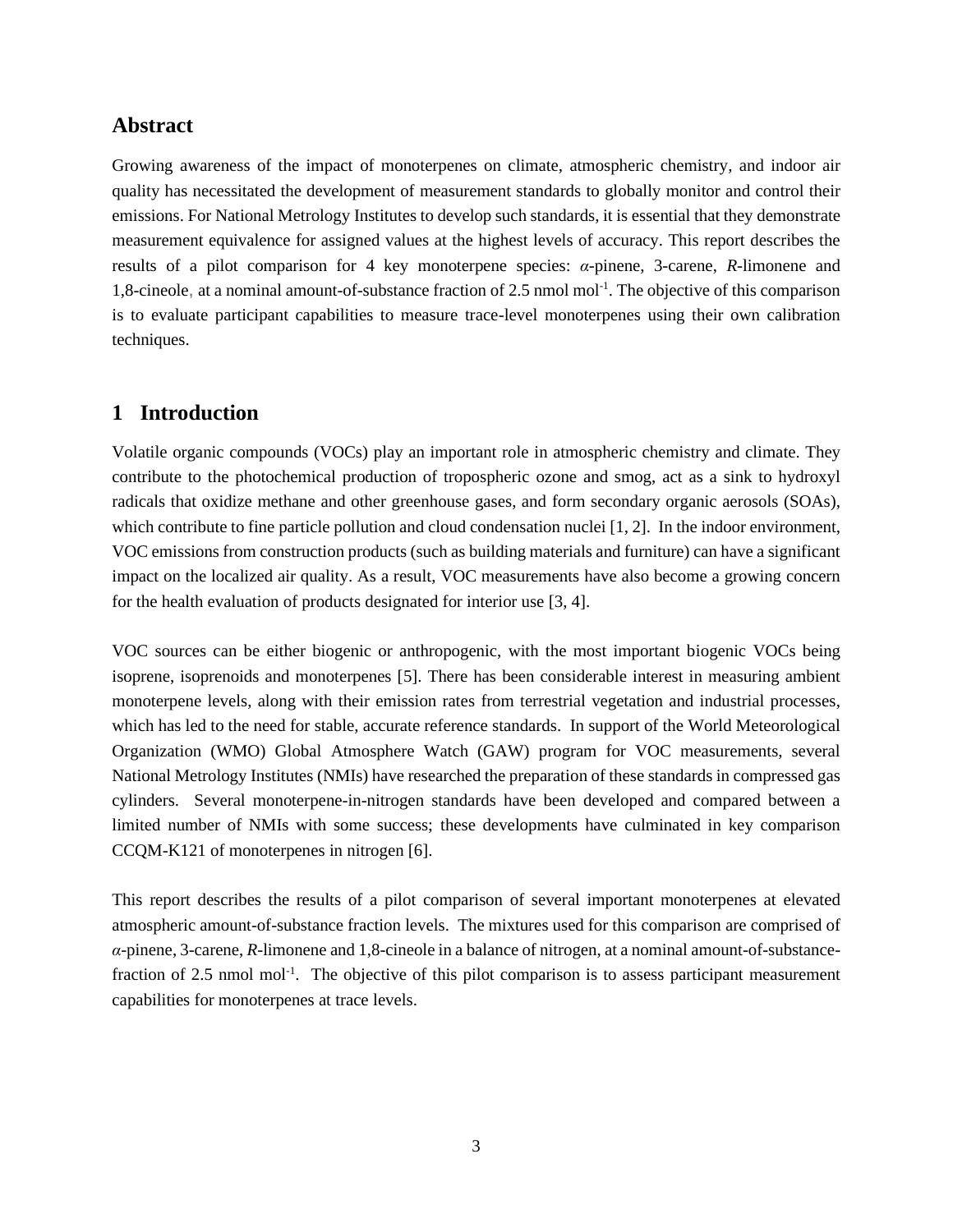# **2 Design and organization of the pilot comparison**

# **2.1 Quantities and units**

The measurand in this comparison is the amount-of-substance fraction of monoterpenes in a matrix of highpurity nitrogen, and is expressed as nmol mol<sup>-1</sup>, i.e., parts per billion (ppb).

# **2.2 Participants**

Table 1 lists the participants in this pilot comparison.

| Acronym     | Country | Institute                                                                                          |
|-------------|---------|----------------------------------------------------------------------------------------------------|
| <b>BAM</b>  | DE.     | Federal Institute for Materials Research and Testing<br>Berlin, Germany                            |
| <b>NIST</b> | US      | National Institute of Standards and Technology<br>Gaithersburg, Maryland, United States of America |

**Table 1.** Lists of participants in CCQM-P177

## **2.3 Schedule**

The schedule for this pilot comparison is shown in Table 2.

| <b>Table 2.</b> CCQM-PT // scriedule |                                                                     |
|--------------------------------------|---------------------------------------------------------------------|
| Date                                 | <b>Task completed</b>                                               |
| October 2014                         | Preparation, verification and stability testing of mixtures by NIST |
| August 2015                          | Receipt of cylinder gas mixtures by participants                    |
| September 2015                       | Analysis of mixtures by participants                                |
| January 2016                         | Data submitted to NIST                                              |
| February 2016                        | Return of cylinders to NIST                                         |
| March 2016                           | Reanalysis of mixtures for stability check                          |
| April 2016                           | Discussion of data at CCQM/GAWG meeting                             |
| August 2016                          | Distribution of Draft A report                                      |
| December 2016                        | Distribution of Draft B report to participants                      |
| April 2017                           | Presentation of Draft B to GAWG                                     |
| October 2017                         | Final approval by GAWG                                              |

### **Table 2.** CCQM-P177 schedule

## **2.4 Measurement samples**

The measurement samples for this comparison were prepared in 20-L aluminum gas cylinders treated with *Experis*, a proprietary process by Air Products, Belgium used to passivate the internal walls <sup>1</sup>. Previously reported research on monoterpenes in cylinders demonstrates that this container/treatment combination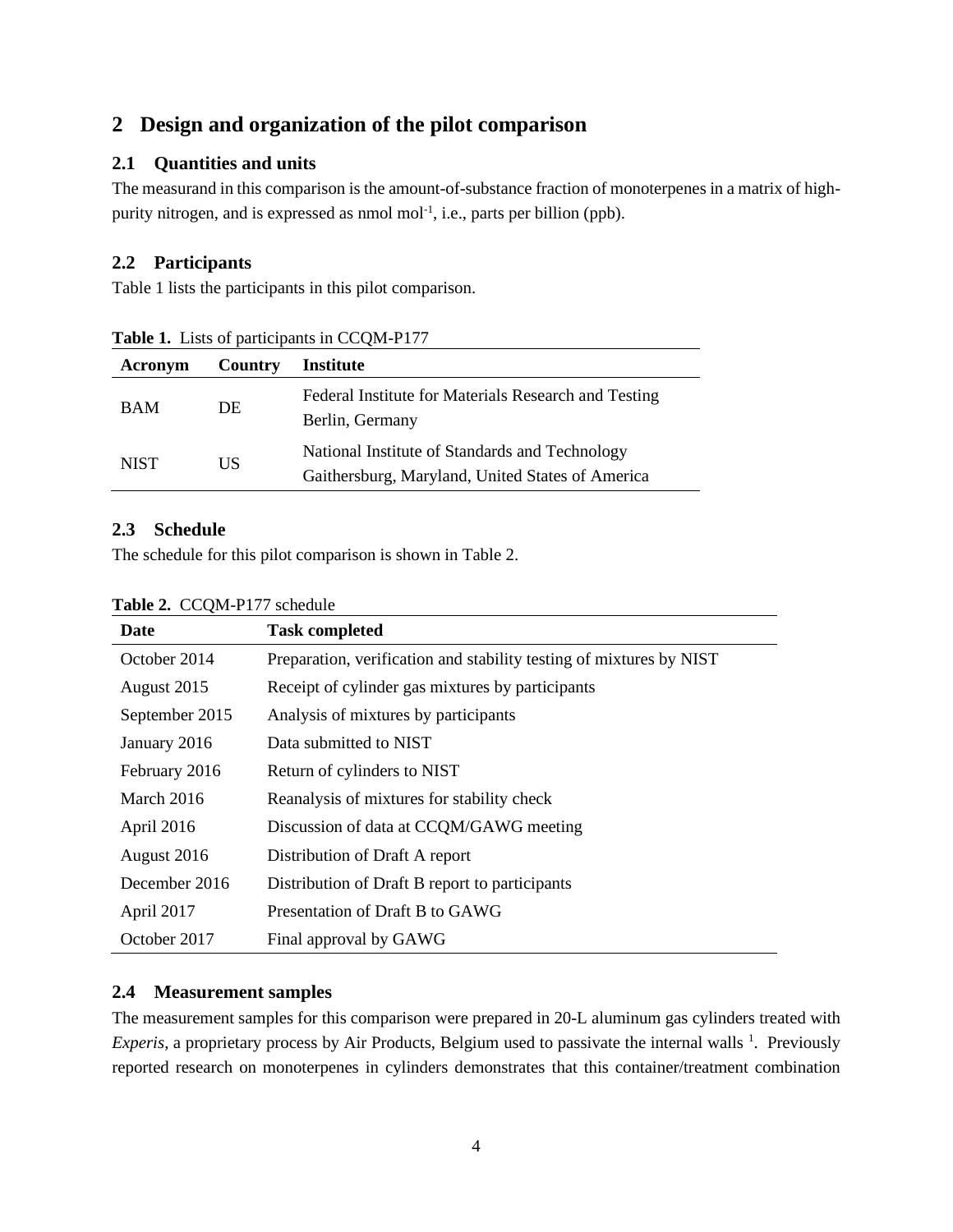provides the most consistent stability results [7, 8]. Each sample was prepared by gravimetric dilution of a parent mixture containing nominally  $225$  nmol mol<sup>-1</sup> monoterpenes in nitrogen.

#### *2.4.1 Parent mixtures*

Two gravimetric primary standard mixtures (PSMs), APE1135902 and APE1082180 (Table 3), were used as parent mixtures for the preparation of the pilot comparison samples, as well as five in-house PSMs that were used to verify them. The parent mixtures were made with four monoterpenes (*α*-pinene, 3-carene, *R*-limonene and 1,8-cineole) plus an alkane (used as an internal standard) in nitrogen, at a nominal amount-of-substance fraction of  $225$  nmol mol<sup>-1</sup>. More information regarding the preparation and analysis of the parent mixtures can be found in the CCQM-K121 Final Report [6].

| <b>Table 3.</b> Gravimetric values of parent mixtures used for CCQM-PT77        |                   |                   |  |  |  |
|---------------------------------------------------------------------------------|-------------------|-------------------|--|--|--|
| Amount-of-Substance Fraction (nmol mol <sup>-1</sup> ) <sup>a</sup><br>Compound |                   |                   |  |  |  |
|                                                                                 | APE1135902        | APE1082180        |  |  |  |
| $\alpha$ -Pinene                                                                | $222.53 \pm 0.39$ | $229.70 \pm 0.40$ |  |  |  |
| 3-Carene                                                                        | $229.83 \pm 0.51$ | $224.24 \pm 0.38$ |  |  |  |
| $R$ -Limonene                                                                   | $221.35 \pm 0.33$ | $231.86 \pm 0.48$ |  |  |  |
| 1,8-Cineole                                                                     | $236.97 \pm 0.37$ | $227.46 \pm 0.49$ |  |  |  |
| Internal Standard <sup>b</sup>                                                  | $243.24 \pm 0.32$ | $225.39 \pm 0.43$ |  |  |  |

**Table 3.** Gravimetric values of parent mixtures used for CCQM-P177

<sup>a</sup> Expanded uncertainties represent approximate 95 % confidence intervals.

b Included in mixture to track stability: *n-*octane for APE1135902; *n-*hexane for APE1082180.

#### *2.4.2 NIST in-house primary standard mixtures*

\_\_\_\_\_\_\_\_\_\_\_\_\_\_\_\_\_\_\_\_\_\_\_\_\_

Five monoterpene PSMs, ranging from approximately  $(1.5 \text{ to } 3.5)$  nmol mol<sup>-1</sup>, were prepared to validate the amount-of-substance fractions in the pilot comparison samples. The combined uncertainties  $(u_{\text{grav}})$ assigned to the PSMs were calculated independently for each analyte in the mixture from all known sources of error in the gravimetric method [6, Section 2.4.2]. The PSMs were verified using ISO 6143 GenLine linear regression [9, 10] and tested for stability over time, as discussed in the CCQM-K121 Final Report [6].

The gravimetric values and uncertainties for each PSM are listed in Table 4. The final uncertainties are expressed as expanded uncertainties,  $U = k \cdot u_{\text{grav}}$ , where the coverage factor, *k*, equals 2. The true amount-of-substance fractions are therefore asserted to lie within the interval defined by the gravimetric value  $\pm U$ , with about 95 % confidence.

<sup>&</sup>lt;sup>1</sup> Certain commercial equipment, instruments, or materials are identified in this paper to foster understanding. Such identification does not imply recommendation or endorsement by the National Institute of Standards and Technology, nor does it imply that the materials or equipment identified are necessarily the best available for the purpose.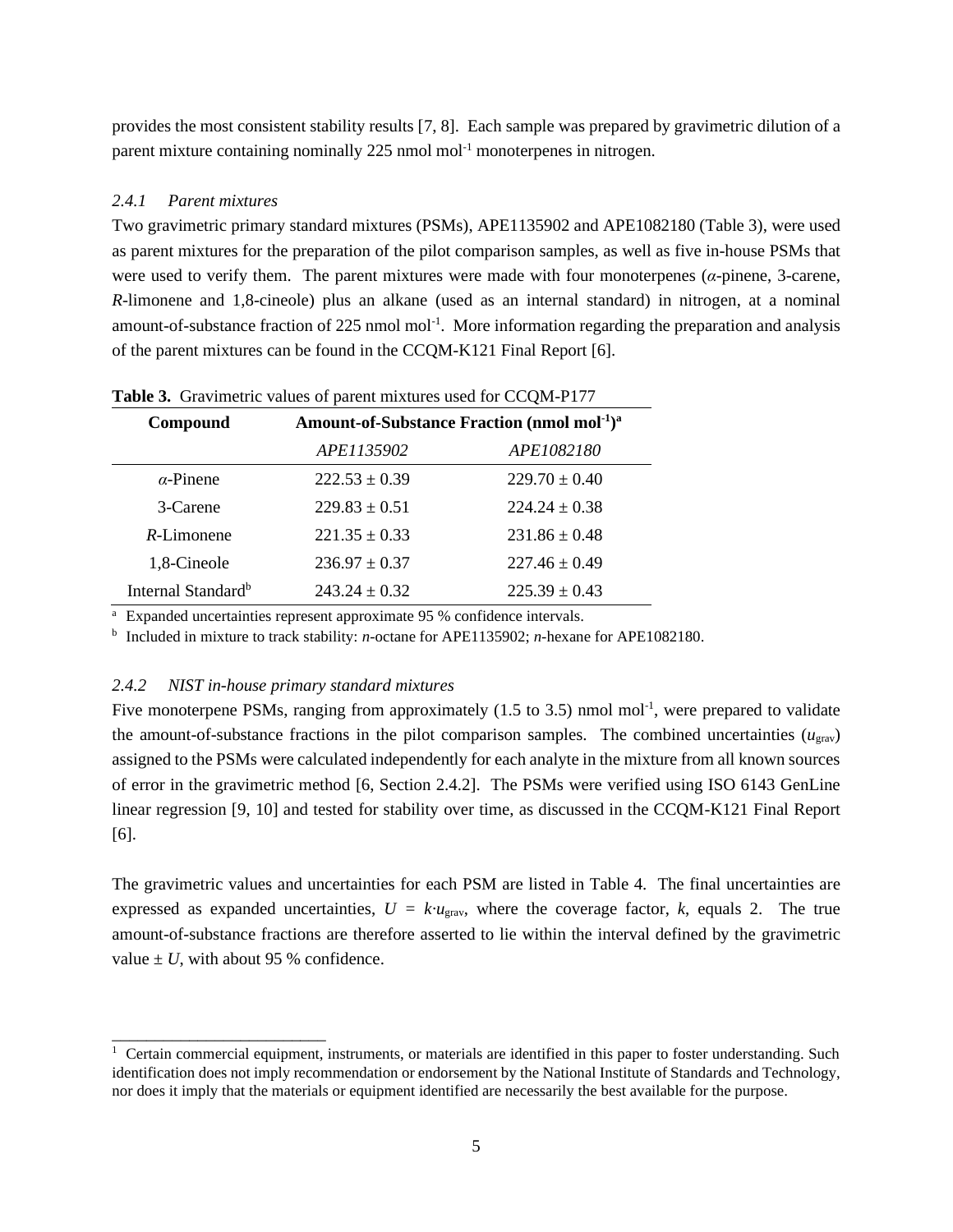| <b>Cylinder</b>         | Amount-of-Substance Fraction (nmol mol <sup>-1</sup> ) <sup>a</sup> |                   |                   |                   |                      |  |  |  |
|-------------------------|---------------------------------------------------------------------|-------------------|-------------------|-------------------|----------------------|--|--|--|
|                         | $\alpha$ -Pinene                                                    | 3-Carene          | R-Limonene        | 1,8-Cineole       | Int Std <sup>d</sup> |  |  |  |
| APE1145326 <sup>b</sup> | $2.518 + 0.022$                                                     | $2.600 \pm 0.023$ | $2.504 + 0.022$   | $2.681 + 0.023$   | $2.752 \pm 0.024$    |  |  |  |
| APE1145327 <sup>b</sup> | $3.411 + 0.029$                                                     | $3.522 \pm 0.030$ | $3.392 + 0.028$   | $3.632 \pm 0.030$ | $3.728 \pm 0.031$    |  |  |  |
| APE1145334 <sup>c</sup> | $1.576 \pm 0.019$                                                   | $1.538 \pm 0.019$ | $1.591 \pm 0.020$ | $1.561 + 0.019$   | $1.546 \pm 0.019$    |  |  |  |
| APE1145336 <sup>c</sup> | $3.093 \pm 0.021$                                                   | $3.020 \pm 0.020$ | $3.122 \pm 0.021$ | $3.063 \pm 0.021$ | $3.035 \pm 0.020$    |  |  |  |
| APE1161693 <sup>b</sup> | $2.111 \pm 0.017$                                                   | $2.180 \pm 0.018$ | $2.100 \pm 0.017$ | $2.248 \pm 0.018$ | $2.308 \pm 0.018$    |  |  |  |

**Table 4.** Gravimetric amount-of-substance fractions of NIST in-house PSMs

<sup>a</sup> Expanded uncertainties represent approximate 95 % confidence intervals.

**b** Prepared from parent mixture APE1135902.

<sup>c</sup> Prepared from parent mixture APE1082180.

d Int Std, internal standard; *n-*octane from APE1135902, *n-*hexane from APE1082180.

#### *2.4.3 Pilot comparison samples*

The pilot comparison samples were prepared via dilution of parent mixture APE1135902 to a nominal amount-of-substance fraction of 2.5 nmol mol<sup>-1</sup>. All gravimetric calculations were reviewed for sources of systematic and random error, in the same manner as discussed in Section 2.4.2 of the CCQM-K121 Final Report [6].

The gravimetric amount-of-substance fractions of each pilot comparison sample were verified against the NIST in-house PSMs over approximately 3 months (March through June 2015), using ISO 6143 GenLine linear regression [9, 10]. Based on the agreement between the predicted  $(x_{\text{ver}})$  and gravimetric  $(x_{\text{grav}})$  values (see Figure 1 and Table 5), the samples were deemed appropriate for this comparison and delivered to the participants. The verification amount-of-substance uncertainties,  $u(x<sub>ver</sub>)$ , were computed for each pilot sample from the PSMs fitted to GenLine.

To ensure that no significant changes to the monoterpene mixtures occurred over the course of the comparison, the pilot comparison samples were reverified after analysis by the participants. APE1145321 was reverified using ISO 6143 GenLine in November through December 2015. APE1145316 was reverified by single-point calibration with two NIST PSMs in June through August 2016. Single-point calibration was used in lieu of GenLine to conserve gas pressure in the NIST PSMs. Results from both verification periods are shown in Figure 1; the consistency between the two indicates that the mixtures remained stable throughout the entire pilot comparison.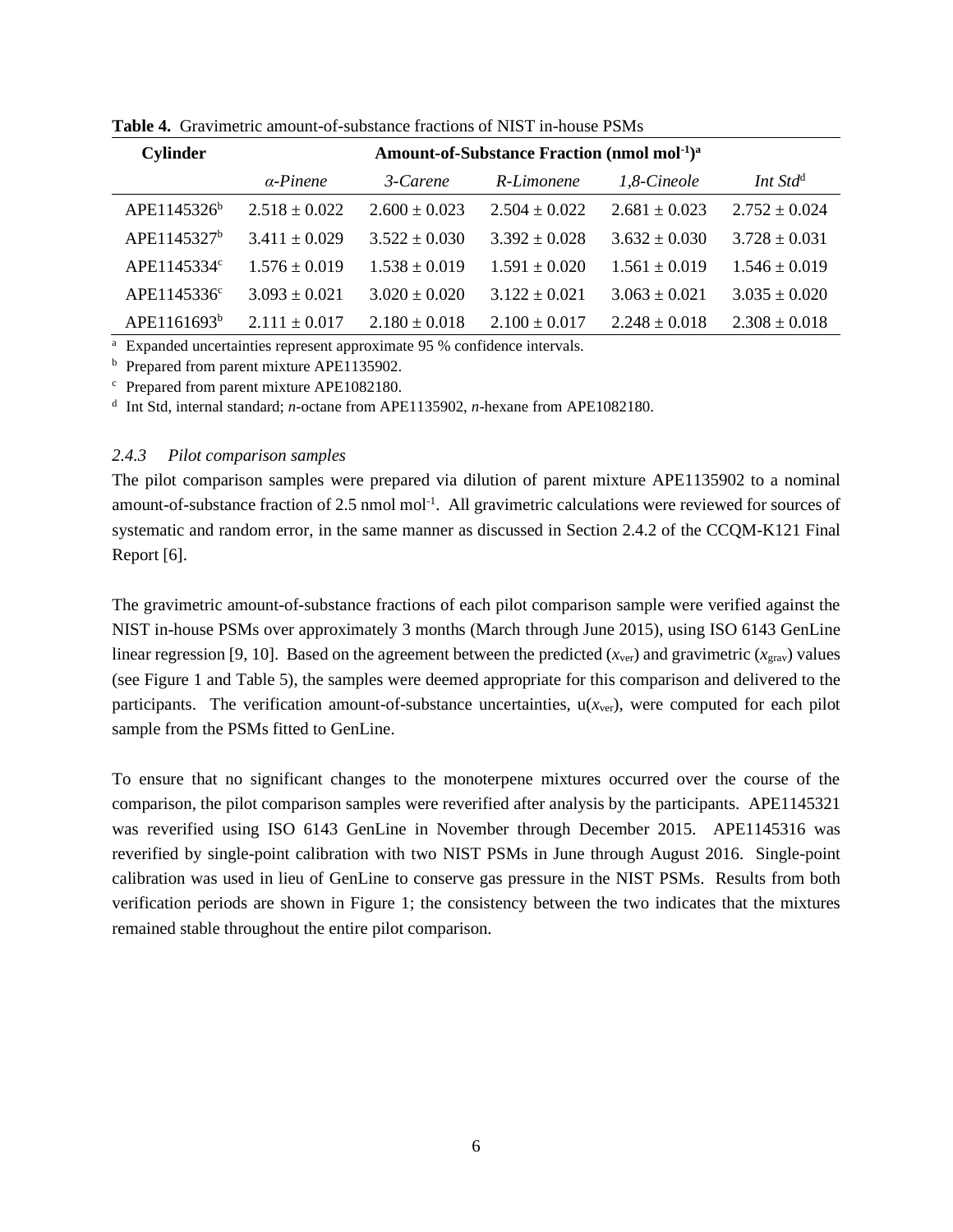

Figure 1. Differences between the predicted and gravimetric amount-of-substance fractions for each pilot comparison sample, expressed as nmol mol<sup>-1</sup>. The top and bottom figures represent the initial verification and reverification analyses, respectively. Error bars represent combined standard uncertainties.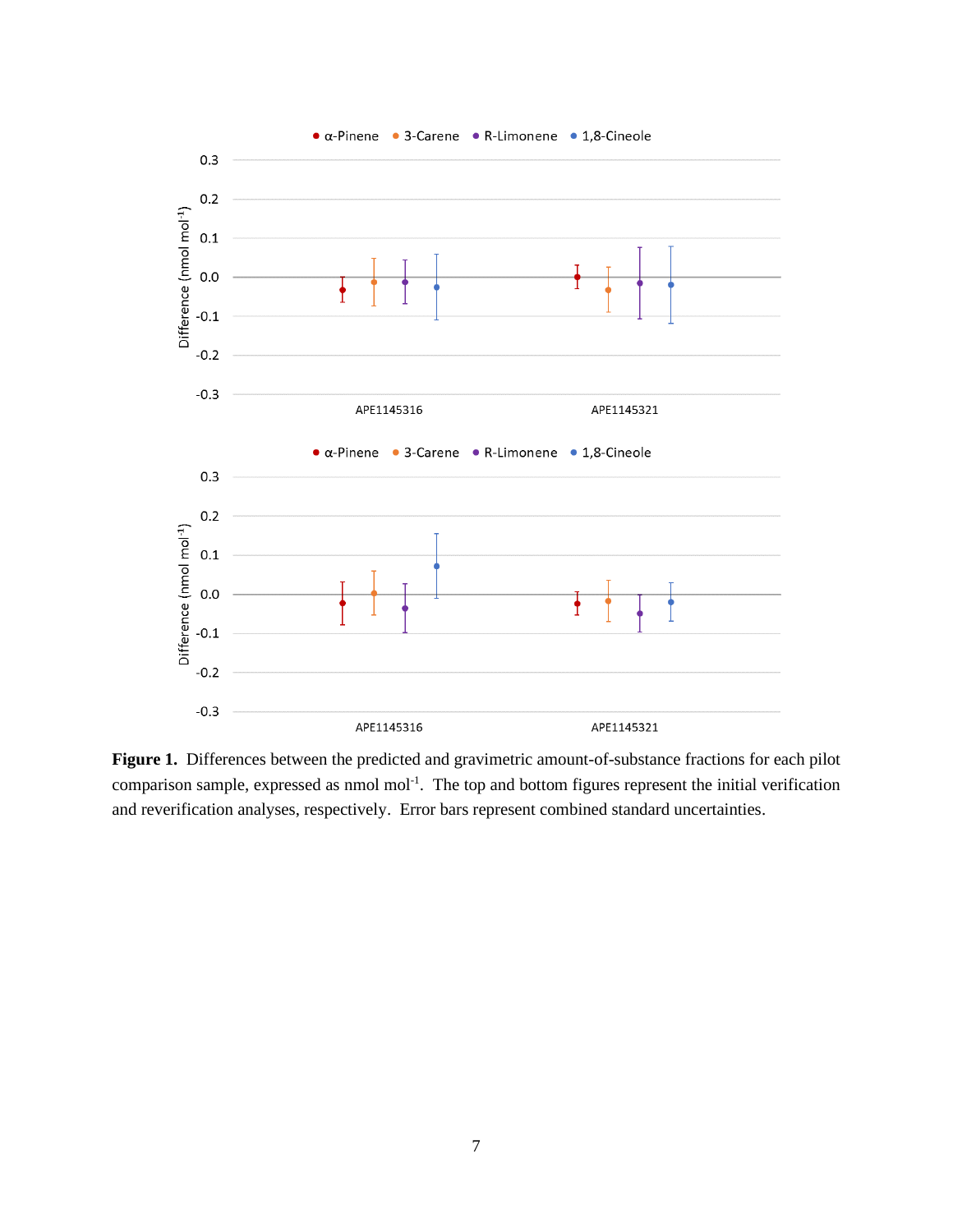|                                             | APE1145316 |             | <b>APE1145321</b> |             |
|---------------------------------------------|------------|-------------|-------------------|-------------|
|                                             | value      | $u^{\rm b}$ | value             | $u^{\rm b}$ |
| $\alpha$ -Pinene                            |            |             |                   |             |
| $x_{\text{ver}}$ (nmol mol <sup>-1</sup> )  | 2.492      | 0.032       | 2.534             | 0.028       |
| $x_{\text{grav}}$ (nmol mol <sup>-1</sup> ) | 2.524      | 0.008       | 2.533             | 0.012       |
| Difference (nmol mol <sup>-1</sup> )        | $-0.032$   | 0.033       | 0.001             | 0.030       |
| Difference (%)                              | $-1.3\%$   | 1.3 %       | 0.03%             | 1.2%        |
| 3-Carene                                    |            |             |                   |             |
| $x_{\text{ver}}$ (nmol mol <sup>-1</sup> )  | 2.593      | 0.060       | 2.584             | 0.056       |
| $x_{\text{grav}}$ (nmol mol <sup>-1</sup> ) | 2.606      | 0.008       | 2.616             | 0.013       |
| Difference (nmol mol <sup>-1</sup> )        | $-0.013$   | 0.061       | $-0.032$          | 0.058       |
| Difference $(\% )$                          | $-0.49%$   | 2.4%        | $-1.2\%$          | 2.2%        |
| <b>R-Limonene</b>                           |            |             |                   |             |
| $x_{\text{ver}}$ (nmol mol <sup>-1</sup> )  | 2.498      | 0.056       | 2.504             | 0.091       |
| $x_{\text{grav}}$ (nmol mol <sup>-1</sup> ) | 2.510      | 0.008       | 2.519             | 0.012       |
| Difference (nmol mol <sup>-1</sup> )        | $-0.012$   | 0.057       | $-0.015$          | 0.092       |
| Difference $(\% )$                          | $-0.47%$   | 2.3%        | $-0.6\%$          | 3.7%        |
| 1,8-Cineole                                 |            |             |                   |             |
| $x_{\text{ver}}$ (nmol mol <sup>-1</sup> )  | 2.662      | 0.084       | 2.678             | 0.098       |
| $x_{\text{grav}}$ (nmol mol <sup>-1</sup> ) | 2.687      | 0.008       | 2.697             | 0.013       |
| Difference (nmol mol <sup>-1</sup> )        | $-0.025$   | 0.084       | $-0.019$          | 0.099       |
| Difference $(\% )$                          | $-0.95\%$  | $3.2\%$     | $-0.72\%$         | 3.7%        |

Table 5. Verification analysis of CCQM-P177 samples<sup>a</sup>

<sup>a</sup> Comprised of 3 separate analyses, each consisting of at least 3 individual measurements, performed over an analytical period of approximately 3 months (March through June 2015).

 $\overrightarrow{u}$ , combined standard uncertainty.

In addition to reverification, the pilot comparison samples were tracked for stability using the internal standard, *n*-octane, both prior to and after analysis by the participants (Figure 2). The internal standard was also tracked for stability by comparison to other *n*-octane PSMs (not shown).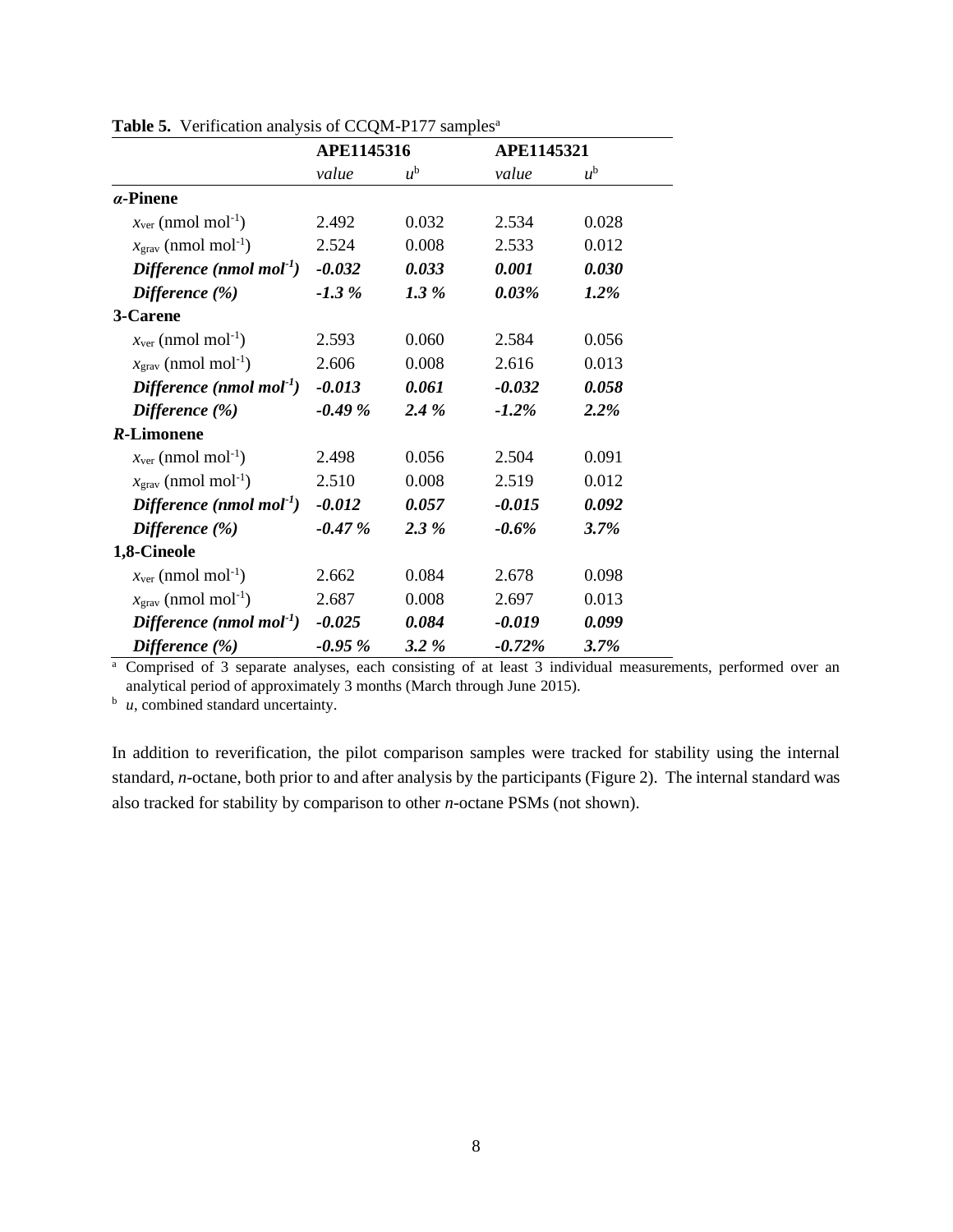

**Figure 2.** Stability testing of the pilot comparison samples over time from the date of mixture preparation. Individual data points represent response ratios of each monoterpene to the internal standard. Error bars represent approximate 95 % confidence intervals. Dark and light gray lines represent the initial response ratios and their approximate 95 % confidence intervals, respectively.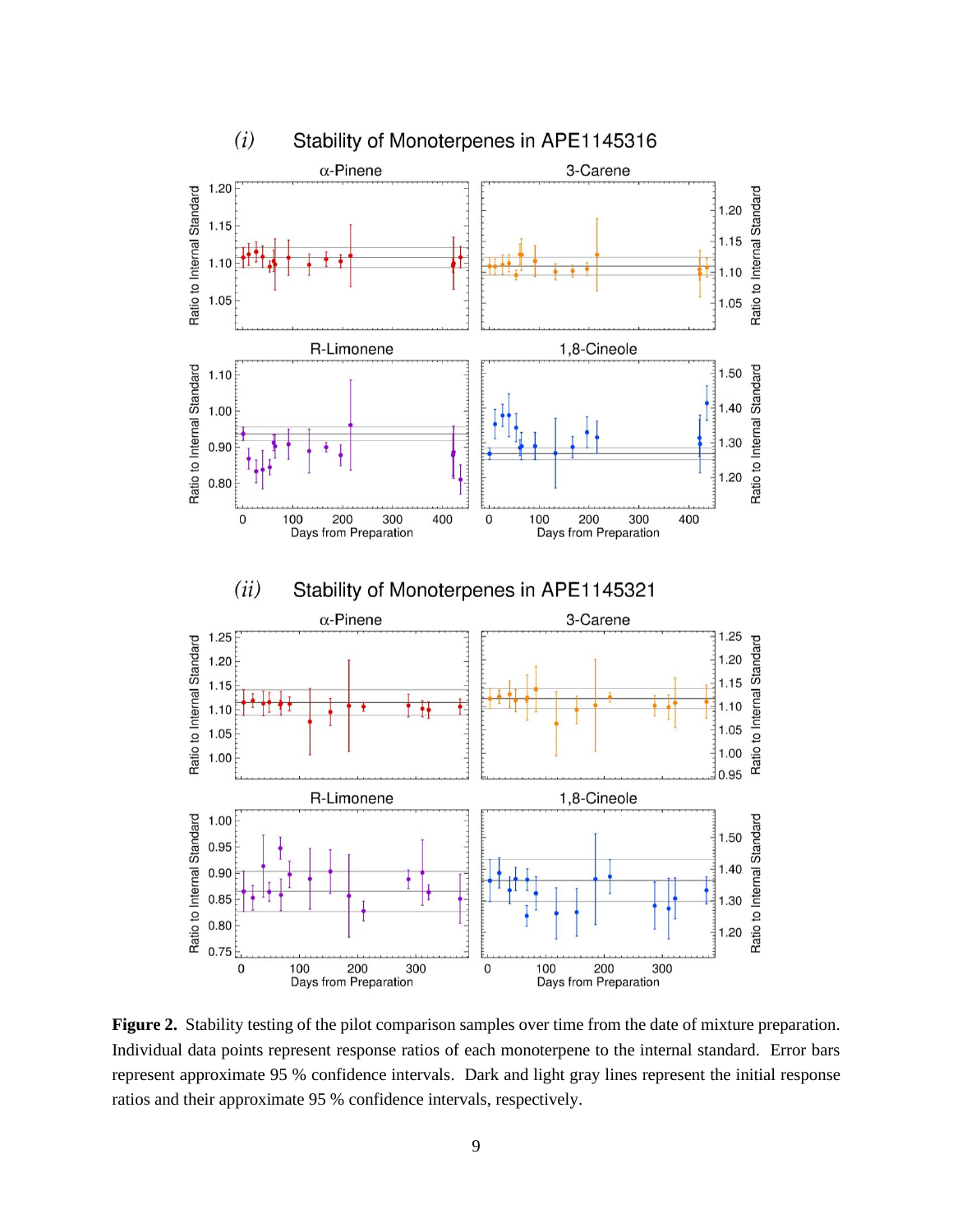Based on a statistical analysis of the sample stability data, only *α*-pinene in sample APE1145321 yielded a slope significantly different from zero:  $-4.6 \times 10^{-5}$  nmol mol<sup>-1</sup> day<sup>-1</sup> (Figure 3). Sample APE1145321 was measured by NIST for this pilot comparison approximately 228 days after preparation; therefore, the overall change in the amount-of-substance fraction of  $\alpha$ -pinene was -0.010 nmol mol<sup>-1</sup> (-0.40 % relative). Since this change fell within the combined standard uncertainty of the gravimetric value  $(0.012 \text{ nmol mol}^{-1})$ , no correction for drift was applied.





**Figure 3.** Smooth histogram of the slopes obtained in a permutation test for the slope of the relation between the ratio and day, for *α*-pinene in APE1145321. For only 6 of 1000 permutations of the data over the days did the slope have a value farther from 0 than obtained with the data in their actual temporal order (indicated by the red dot).

#### *2.4.4 Reference values (RVs) and uncertainties*

The reference value  $(x_{RV})$  for each monoterpene in this comparison is the gravimetric amount-of-substance fraction determined from all preparation mass measurements and purities of the components. The final uncertainty is a combined standard uncertainty defined as:

$$
u(x_{RV}) = \sqrt{u^2(x_{grav}) + u^2(x_{ver})},
$$
 (1)

where  $u(x<sub>grav</sub>)$  and  $u(x<sub>ver</sub>)$  represent the gravimetric and verification uncertainties, respectively. The RVs and associated uncertainties for each sample in this comparison are listed in Table 6. The final uncertainties are expressed as expanded uncertainties,  $U(x_{RV}) = ku(x_{RV})$ , where the coverage factor, *k*, equals 2. The true amount-of-substance fractions are therefore asserted to lie within the interval defined by the gravimetric value  $\pm U(x_{\text{RV}})$  with about 95 % confidence.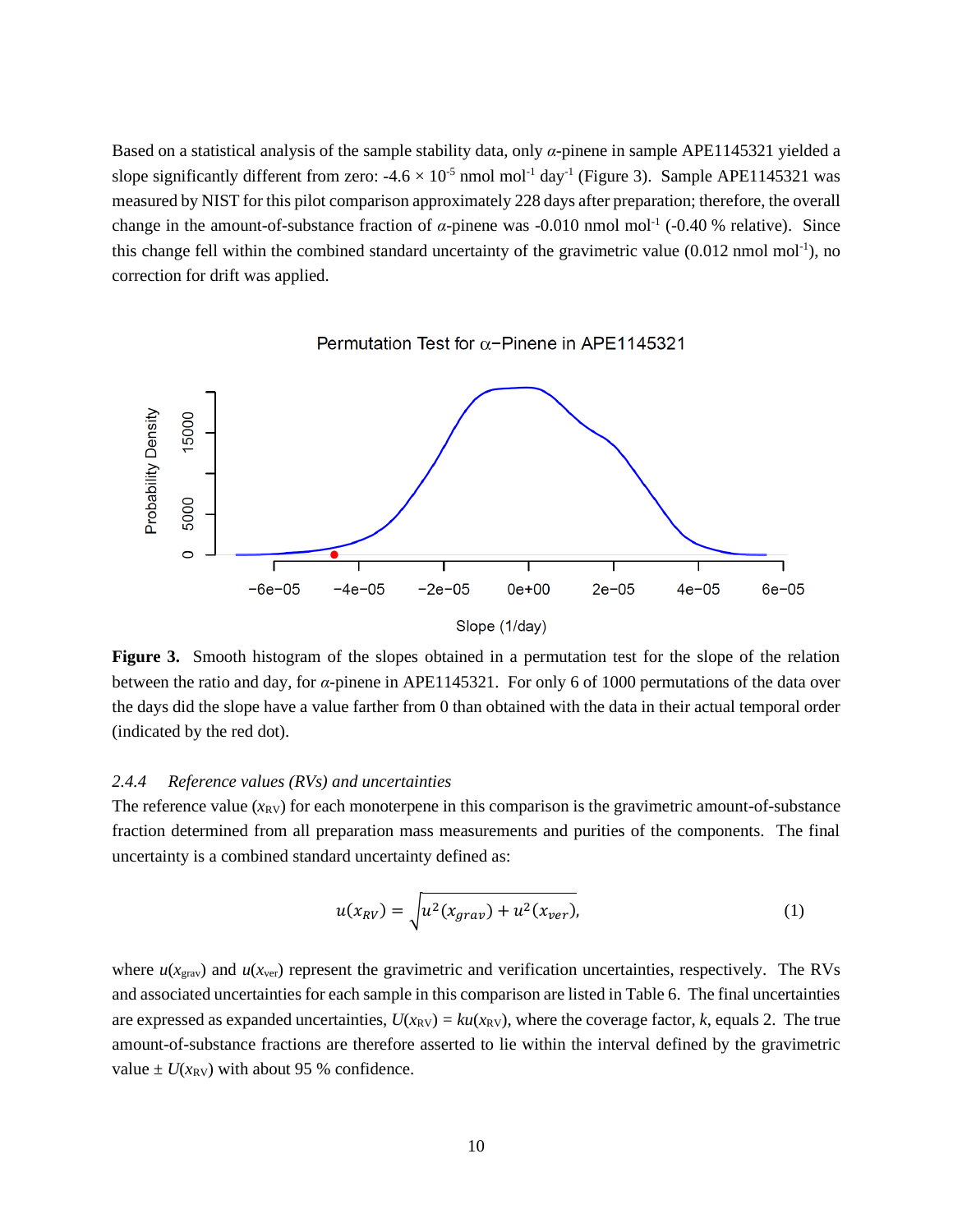| <b>Sample</b> | Component            | $x_{\rm RV}$ | $u(x_{\text{grav}})^b$ | $u(x_{ver})^b$ | $u(x_{\text{RV}})^{\text{b}}$ | $U(x_{\rm RV})^{\rm c}$ |
|---------------|----------------------|--------------|------------------------|----------------|-------------------------------|-------------------------|
| APE1145316    |                      |              |                        |                |                               |                         |
|               | $\alpha$ -Pinene     | 2.524        | 0.008                  | 0.032          | 0.033                         | 0.065                   |
|               | 3-Carene             | 2.606        | 0.008                  | 0.060          | 0.061                         | 0.122                   |
|               | $R$ -Limonene        | 2.510        | 0.008                  | 0.056          | 0.057                         | 0.114                   |
|               | 1,8-Cineole          | 2.687        | 0.008                  | 0.084          | 0.084                         | 0.168                   |
|               | Int Std <sup>d</sup> | 2.758        | 0.008                  |                |                               |                         |
| APE1145321    |                      |              |                        |                |                               |                         |
|               | $\alpha$ -Pinene     | 2.533        | 0.012                  | 0.028          | 0.030                         | 0.061                   |
|               | 3-Carene             | 2.616        | 0.013                  | 0.056          | 0.058                         | 0.115                   |
|               | $R$ -Limonene        | 2.519        | 0.012                  | 0.091          | 0.092                         | 0.183                   |
|               | 1,8-Cineole          | 2.697        | 0.013                  | 0.098          | 0.099                         | 0.198                   |
|               | Int Std <sup>d</sup> | 2.768        | 0.013                  |                |                               |                         |

Table 6. Amount-of-substance fractions and uncertainties of CCQM-P177 samples<sup>a</sup>

<sup>a</sup> All values expressed as nmol mol<sup>-1</sup>.

 $\phi$  *u*, combined standard uncertainty.

 $\cdot$  *U*, expanded uncertainty represents an approximate 95 % confidence interval.

<sup>d</sup> Int Std, internal standard; *n*-octane from parent mixture APE1135902.

#### **2.5 Measurement protocol**

The measurement protocol requested that participants provide an amount-of-substance fraction value and uncertainty of each monoterpene for at least three individual determinations. A description of the analytical procedure, uncertainty budget and calibration method was also requested.

### **2.6 Measurement methods**

Methods for analysis were used solely at the discretion of the participating laboratory. These methods are summarized in Table 7 and detailed in the Appendices.

|             | <b>Measurement</b>               | <b>Calibration</b>                            |                                           |
|-------------|----------------------------------|-----------------------------------------------|-------------------------------------------|
| Laboratory  | method                           | method                                        | <b>Traceability</b>                       |
| <b>BAM</b>  | GC-MS with thermal<br>desorption | Six-point calibration                         | <b>BAM-prepared dilution</b><br>standards |
| <b>NIST</b> | GC-FID with<br>preconcentration  | Linear calibration curve,<br>ISO 6143 [9, 10] | NIST-prepared gravimetric<br>standards    |

**Table 7.** Measurement and calibration methods used by participating laboratories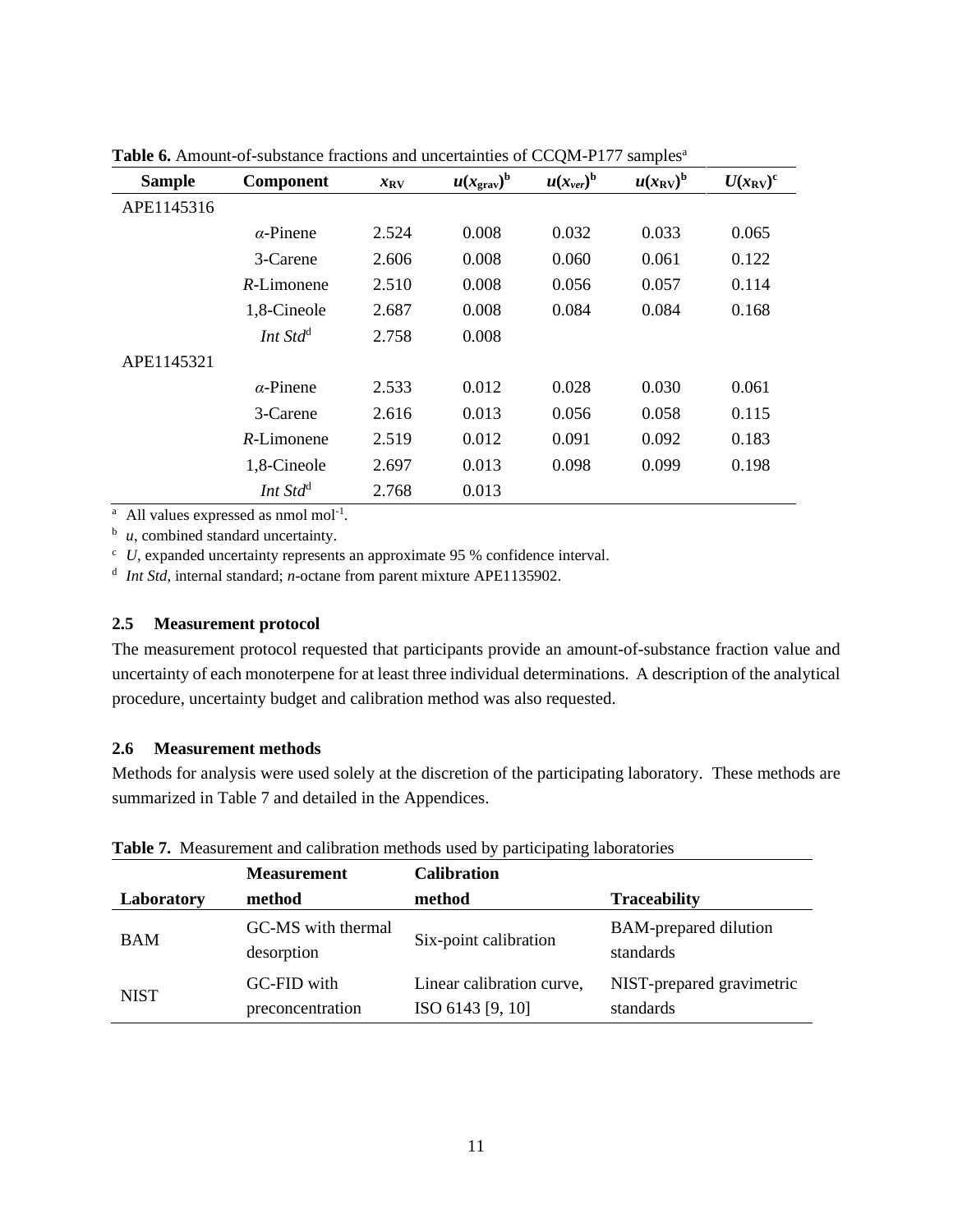# **3 Results**

The CCQM-P177 report forms, as submitted by the participants, are in the Appendices. A summary of the results is shown in Table 8. All final amount-of-substance fractions are shown with  $k = 2$  expanded uncertainties. Please note that the NIST results for this comparison are based on the results from NIST's participation in CCQM-K121 [6].

|                    | $\mathbf{R} \mathbf{V}^{\mathbf{b}}$ |                 |                     | <b>Measurement</b> |          | Difference $(x_i - x_{\text{RV}})$ |
|--------------------|--------------------------------------|-----------------|---------------------|--------------------|----------|------------------------------------|
|                    | $\chi_{\rm RV}$                      | $U(x_{\rm RV})$ | $\chi$ <sub>i</sub> | $U(x_i)$           | $D_i$    | $U(D_i)$                           |
| $BAM - APE1145316$ |                                      |                 |                     |                    |          |                                    |
| $\alpha$ -Pinene   | 2.524                                | 0.065           | 2.36                | 0.94               | $-0.16$  | 0.94                               |
| 3-Carene           | 2.606                                | 0.122           | 2.54                | 1.02               | $-0.07$  | 1.03                               |
| $R$ -Limonene      | 2.510                                | 0.114           | 2.12                | 0.84               | $-0.39$  | 0.85                               |
| 1,8-Cineole        | 2.687                                | 0.168           | 1.89                | 0.76               | $-0.80$  | 0.78                               |
| NIST-APE1145321    |                                      |                 |                     |                    |          |                                    |
| $\alpha$ -Pinene   | 2.533                                | 0.061           | 2.513               | 0.055              | $-0.020$ | 0.082                              |
| 3-Carene           | 2.616                                | 0.115           | 2.573               | 0.046              | $-0.043$ | 0.124                              |
| $R$ -Limonene      | 2.519                                | 0.183           | 2.505               | 0.052              | $-0.014$ | 0.190                              |
| 1,8-Cineole        | 2.697                                | 0.198           | 2.689               | 0.027              | $-0.008$ | 0.200                              |

|  | Table 8. Summarized results for CCQM-P177 <sup>a</sup> |  |  |  |
|--|--------------------------------------------------------|--|--|--|
|--|--------------------------------------------------------|--|--|--|

<sup>a</sup>All values are shown as amount-of-substance fractions in nmol mol<sup>-1</sup>. Uncertainties are shown as  $k = 2$  expanded uncertainties.

<sup>b</sup>RV, reference value (see Section 2.4.4).

#### **3.1 Differences**

The consistency between the participating laboratory result and the RV is presented in terms of difference, expressed quantitatively in two terms: (1) the deviation of the laboratory result from the RV, and (2) the expanded uncertainty of this deviation. The difference,  $D_i$ , is defined as:

$$
D_i = x_i - x_{RV} \tag{2}
$$

where  $x_i$  denotes the amount-of-substance fraction reported by the participant and  $x_{\text{RV}}$  is the RV. The expanded uncertainty associated with the difference is defined as:

$$
U(D_i) = \sqrt{U^2(x_i) + U^2(x_{RV})}
$$
 (3)

where  $U(x_i)$  and  $U(x_{\text{RV}})$  denote the  $k = 2$  expanded uncertainties of the participant value and the RV, respectively. The differences and expanded uncertainties associated with the results of this comparison are shown in Table 8 and Figure 4.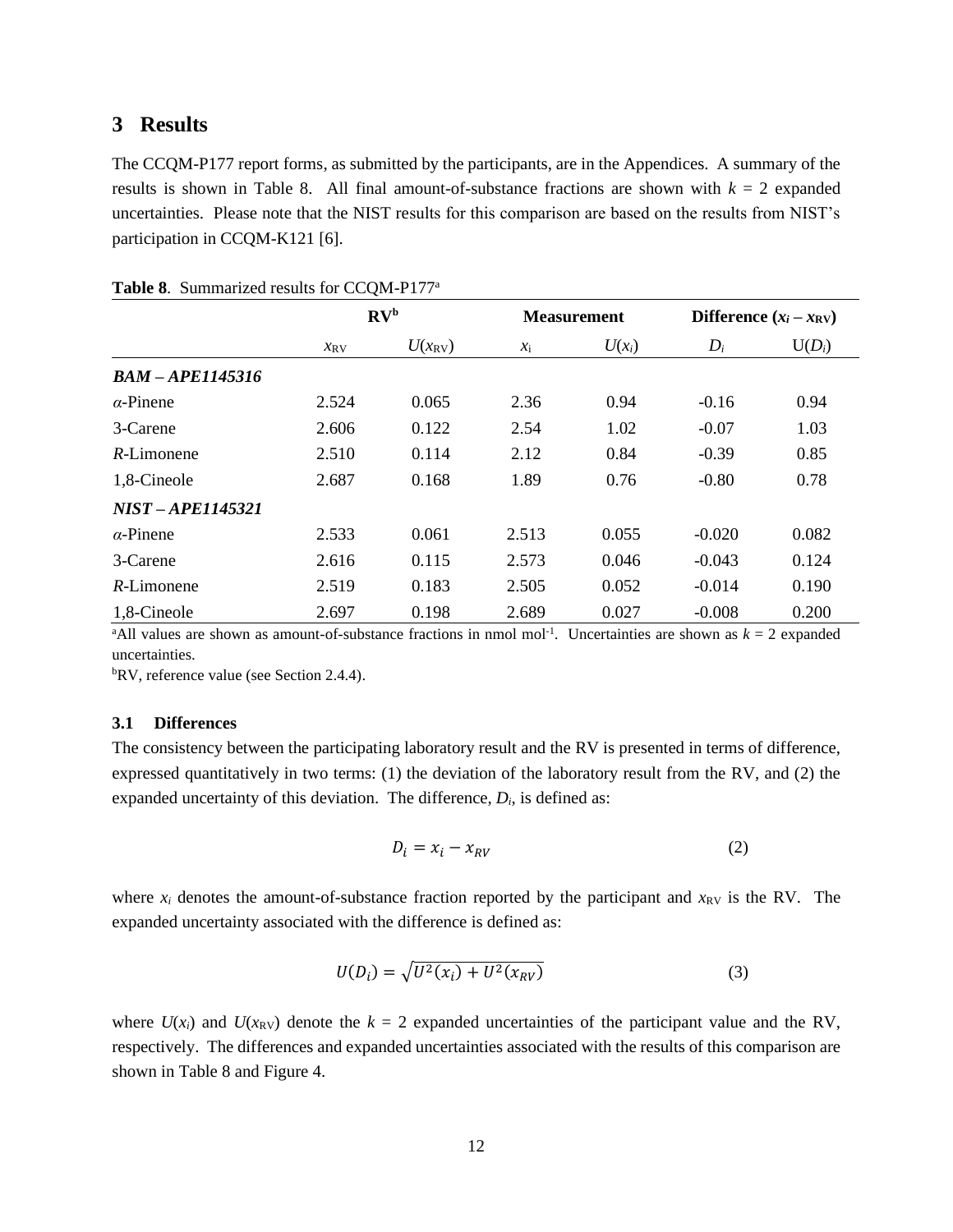

**Figure 4.** Differences  $(D_i)$  between the participant value  $(x_i)$  and the RV  $(x_{RV})$  for each monoterpene in the pilot comparison samples. Error bars represent  $k = 2$  expanded uncertainties of the difference,  $U(D_i)$ .

# **4 Conclusions**

All participant results for this comparison agree with their RVs within the  $k = 2$  expanded uncertainties, with the exception of BAM's reported value for 1,8-cineole. The uncertainties reported by BAM are more than a factor of 10 greater than those reported by NIST, due to a more complex sampling and analysis procedure.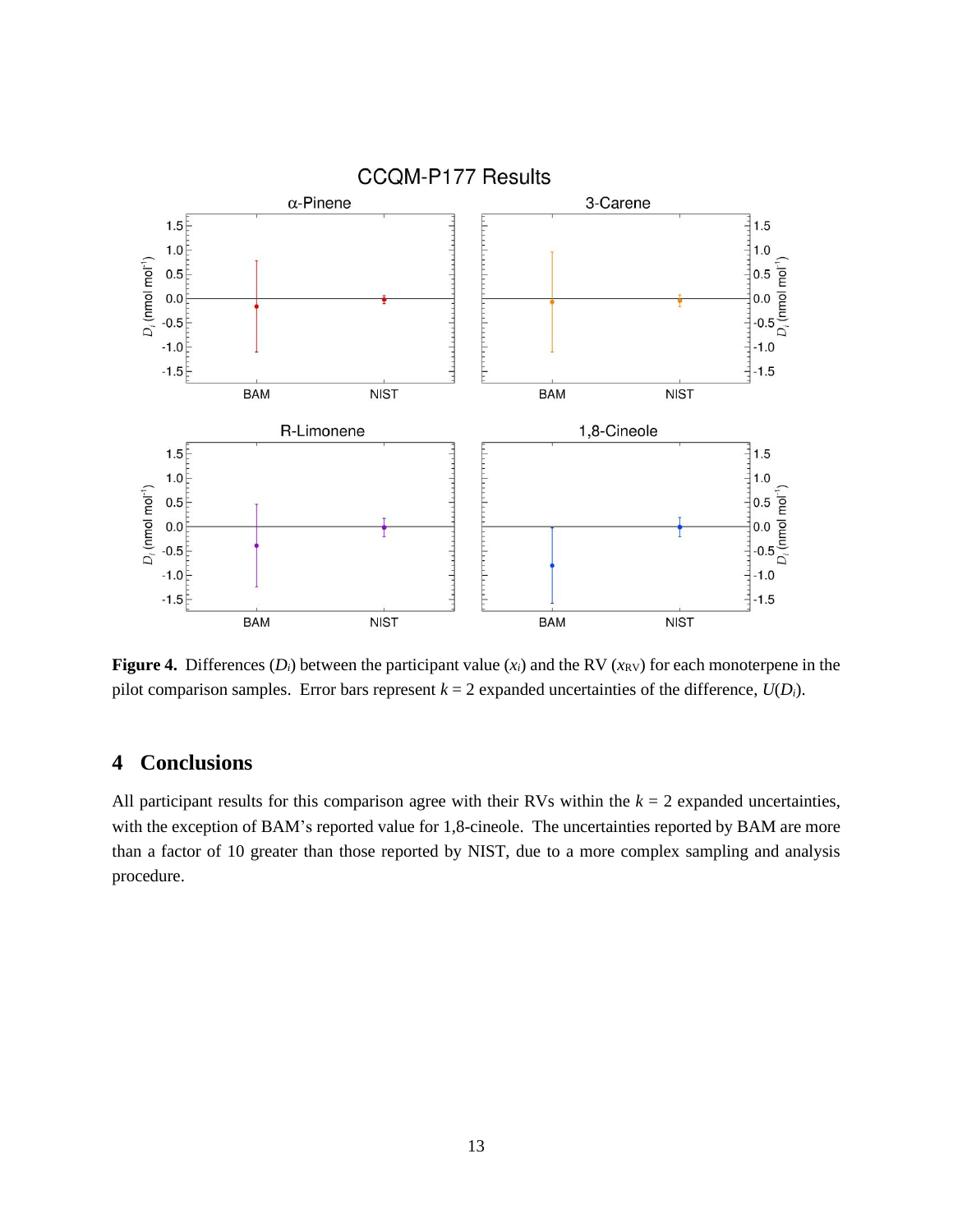# **References**

- [1] A. J. Haagen-Smit, "Chemistry and Physiology of Los Angeles Smog", Ind. Eng. Chem., 44(6), 1342-1346, 1952, doi:10.1021/ie50510a045.
- [2] C. Plass-Dülmer, K. Michl, R. Ruf and H. Berresheim,  $C_2-C_8$  Hydrocarbon measurement and quality control procedures at the Global Atmosphere Watch Observatory Hohenpeissenberg", J. Chromatogr. A, 953, 175-197, 2002.
- [3] W. Horn, M. Richter, M. Nohr, O. Wilke, O. Jann, "Application of a novel reference material in an international round robin test on material emissions testing", Indoor Air, 28, 181-187, 2018.
- [4] O. Ilvonen, "Assessing release of hazardous substances from construction products Review of 10 years of experience with a horizontal approach in the European Union", Build Environ, 69, 194- 205, 2013.
- [5] W. Grabmer, J. Kreuzwieser, A. Wisthaler, C. Cojocariu, M. Graus, H. Rennenberg, D. Steigner, R. Steinbrecher and A. Hansel, "VOC emissions from Norway spruce (Picea abies L. [Karst]) twigs in the field—Results of a dynamic enclosure study", Atmos. Environ., 40(1), 128-137, 2006.
- [6] C. Liaskos, G. Rhoderick, J. Hodges, A. Possolo, C. Goodman, Y. D. Kim, D. H. Kim, S. Lee, N. Allen, M. Corbel, D. Worton, R. Brown and P. Brewer, "CCQM-K121 – Monoterpenes in nitrogen at 2.5 nmol mol<sup>-1</sup> final report", Metrologia, 55, 08019, 2018.
- [7] G. C. Rhoderick, "Stability assessment of gas mixtures containing terpenes at nominal 5 nmol/mol contained in treated aluminum gas cylinders", Anal. Bioanal. Chem., 398, 1417-1425, 2010.
- [8] G.C. Rhoderick and J. Lin, "Stability Assessment of Gas Mixtures Containing Monoterpenes in Varying Cylinder Materials and Treatments", Anal. Chem., 85(9), 4675-4685, 2013.
- [9] International Organization for Standardization, ISO 6143:2001 Gas analysis Comparison methods for determining and checking the composition of calibration gas mixtures, 2nd edition.
- [10] M. J. T. Milton, P. M. Harris, I. M. Smith, A. S. Brown, and B. A. Goody, "Implementation of a generalized least-squares method for determining calibration curves from data with general uncertainty structures", Metrologia, 4(4), S291-S298, 2006.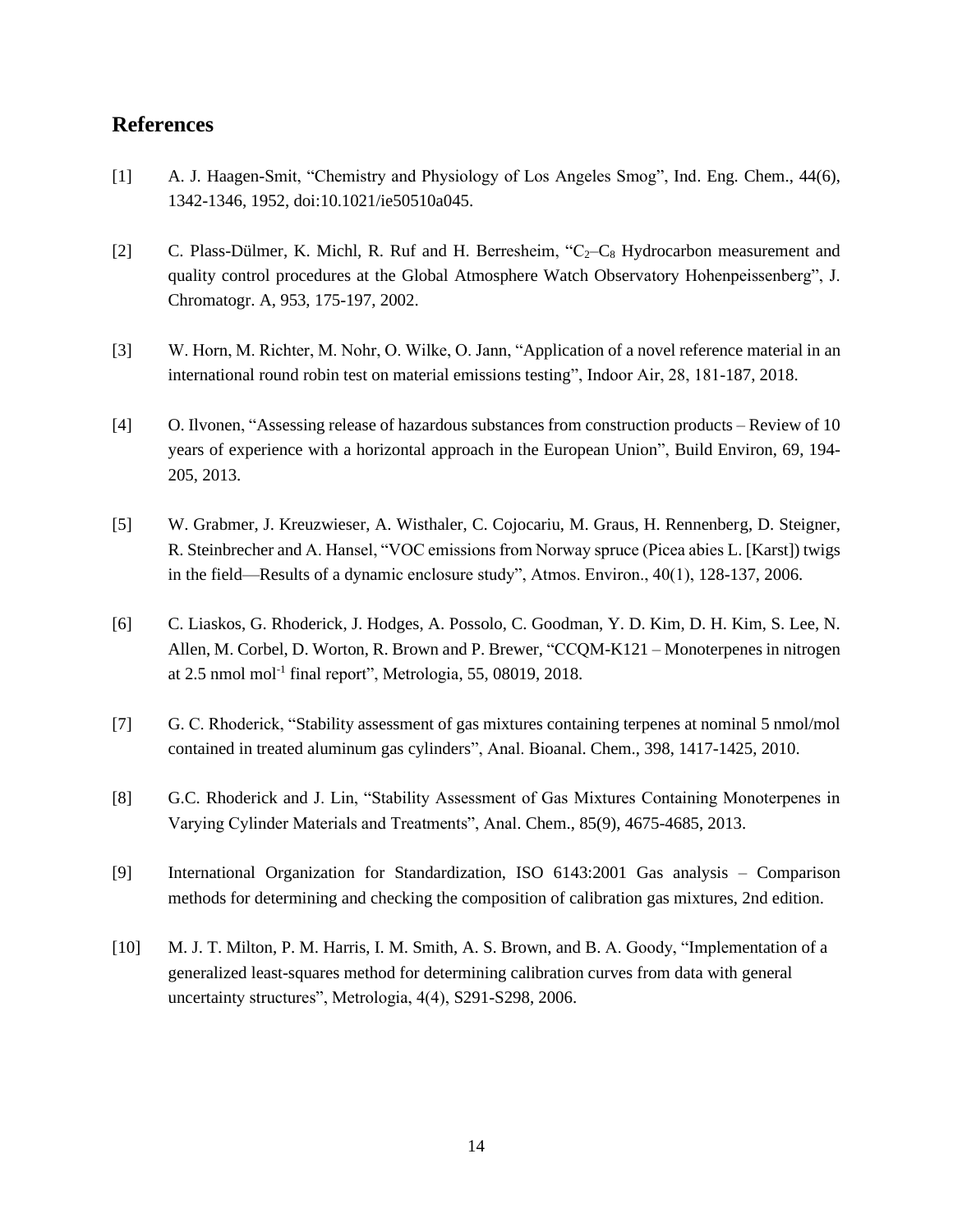# **Appendix A**

Measurement Report: BAM

# **CCQM-P177 Measurement Report: Monoterpenes in Nitrogen**

Laboratory: BAM Laboratory code:

Cylinder No.: APE1145316 Nominal Concentration: 2.5 nmol mol<sup>-1</sup>

| <b>Measurement</b> | Date      | <b>Result</b>             | <b>Stand.</b> deviation | $#$ of sub-  |
|--------------------|-----------|---------------------------|-------------------------|--------------|
| <b>No. 1</b>       | 3.12.2016 | $(nmol \text{ mol}^{-1})$ | $%$ relative)           | measurements |
| $\alpha$ -Pinene   |           | 2.46                      | 3.7                     | 4            |
| 3-Carene           |           | 2.65                      | 3.8                     | 4            |
| R-Limonene         |           | 2.22                      | 1.3                     | 4            |
| 1,8-Cineole        |           | 1.97                      | 3.9                     | 4            |

| <b>Measurement</b> | Date      | <b>Result</b>  | <b>Stand.</b> deviation | $#$ of sub-  |
|--------------------|-----------|----------------|-------------------------|--------------|
| No. 2              | 4.12.2016 | $(nmol mol-1)$ | $%$ relative)           | measurements |
| $\alpha$ -Pinene   |           | 2.42           | 3.1                     | 4            |
| 3-Carene           |           | 2.55           | 3.6                     | 4            |
| R-Limonene         |           | 2.14           | 1.7                     | 4            |
| 1,8-Cineole        |           | 1.87           | 4.5                     | 4            |

| <b>Measurement</b>                                        | Date      | <b>Result</b>                | <b>Stand.</b> deviation  | $#$ of sub-  |
|-----------------------------------------------------------|-----------|------------------------------|--------------------------|--------------|
| $\parallel$ No. 3                                         | 7.12.2016 | $(nmol mol-1)$               | $\frac{6}{6}$ relative)  | measurements |
| $\alpha$ -Pinene<br>3-Carene<br>R-Limonene<br>1,8-Cineole |           | 2.19<br>2.41<br>2.01<br>1.84 | 7.4<br>6.1<br>2.0<br>6.1 | 4<br>4<br>4  |

| <b>Measurement</b>                                        | Date | <b>Result</b>  | <b>Stand.</b> deviation | $#$ of sub-  |
|-----------------------------------------------------------|------|----------------|-------------------------|--------------|
| No. 4 (optional)                                          |      | $(nmol mol-1)$ | $(\%$ relative)         | measurements |
| $\alpha$ -Pinene<br>3-Carene<br>R-Limonene<br>1,8-Cineole |      |                |                         |              |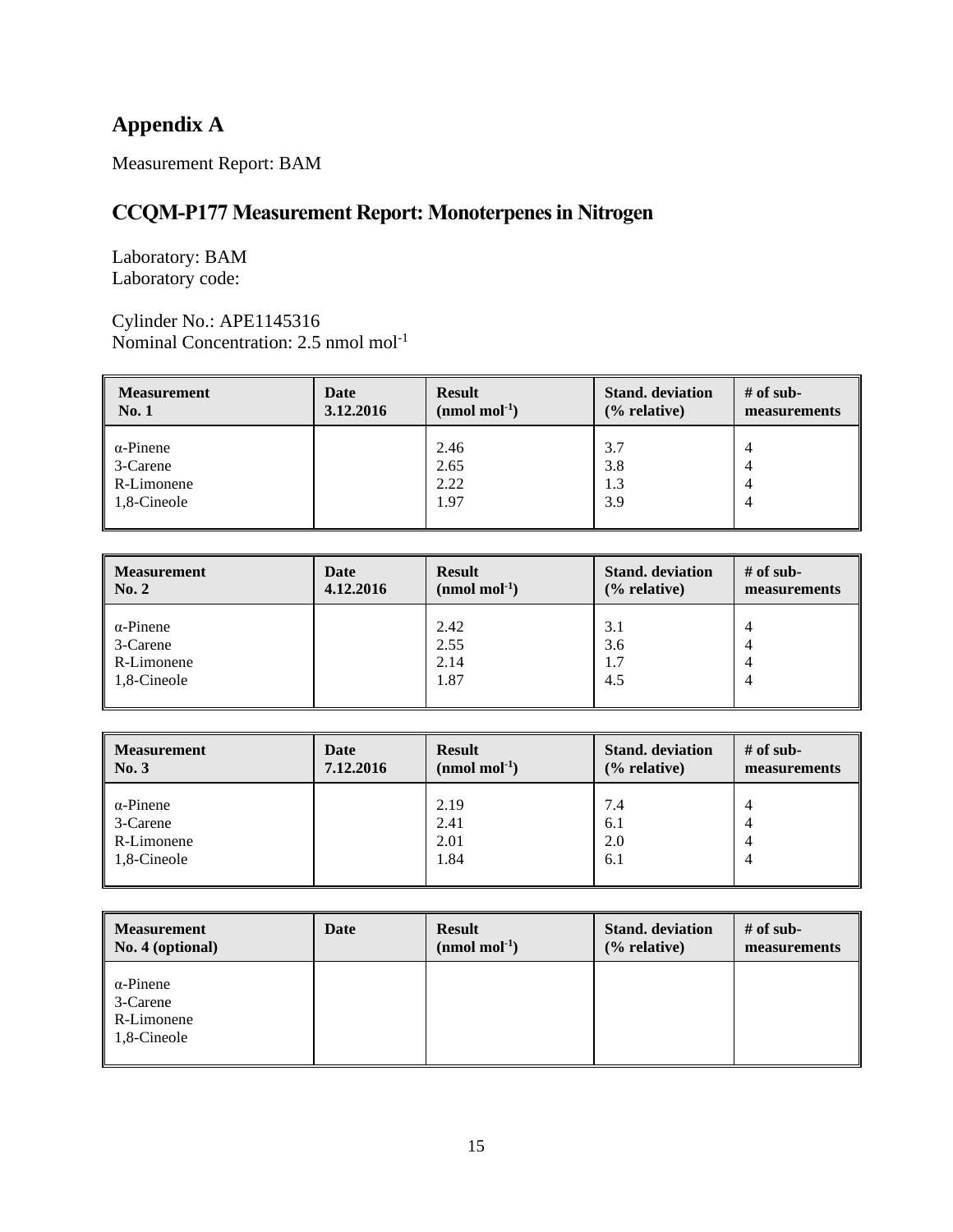| <b>Measurement</b>                                        | Date | <b>Result</b>  | <b>Stand.</b> deviation | $#$ of sub-  |
|-----------------------------------------------------------|------|----------------|-------------------------|--------------|
| No. 5 (optional)                                          |      | $(nmol mol-1)$ | $(\%$ relative)         | measurements |
| $\alpha$ -Pinene<br>3-Carene<br>R-Limonene<br>1,8-Cineole |      |                |                         |              |

| Measurement                                                           | Date | <b>Result</b>  | <b>Stand.</b> deviation | $#$ of sub-  |
|-----------------------------------------------------------------------|------|----------------|-------------------------|--------------|
| $\vert$ No. 6 (optional)                                              |      | $(nmol mol-1)$ | $%$ relative)           | measurements |
| $\alpha$ -Pinene<br>$\parallel$ 3-Carene<br>R-Limonene<br>1,8-Cineole |      |                |                         |              |

## **Summary Results:**

| <b>Gas Mixture Component</b> | <b>Result (assigned value)</b> | Coverage | Assigned expanded uncertainty |
|------------------------------|--------------------------------|----------|-------------------------------|
|                              | $(mmol \text{ mol}^{-1})$      | factor   | $(nmol mol-1)$                |
| $\alpha$ -Pinene             | 2.36                           |          | 0.47                          |
| $\parallel$ 3-Carene         | 2.54                           |          | 0.51                          |
| R-Limonene                   | 2.12                           |          | 0.42                          |
| 1,8-Cineole                  | 1.89                           |          | 0.38                          |

### Reference Method:

Describe your instrument(s) (principles, make, type, configuration, data collection, etc.):

Air sampling on Tenax-tubes followed by thermal desorption and gas chromatography / mass spectrometry (ISO 16000-6),

Equipment: Agilent GC/MS (6890/5973) with Gerstel TDS 3 (thermal desorption)

### Calibration Standards:

Describe your calibration standards for the measurements (preparation method, purity analyses, estimated uncertainty, etc.):

10 mg of pure standard substances were solved in methanol. A mixture of the standards was prepared and dilutions were made to get concentrations from 2 to 17 ng/µl.

### Instrument Calibration:

Describe your calibration procedure (mathematical model/calibration curve, number and concentrations of standards, measurement sequence, temperature/pressure correction, etc.):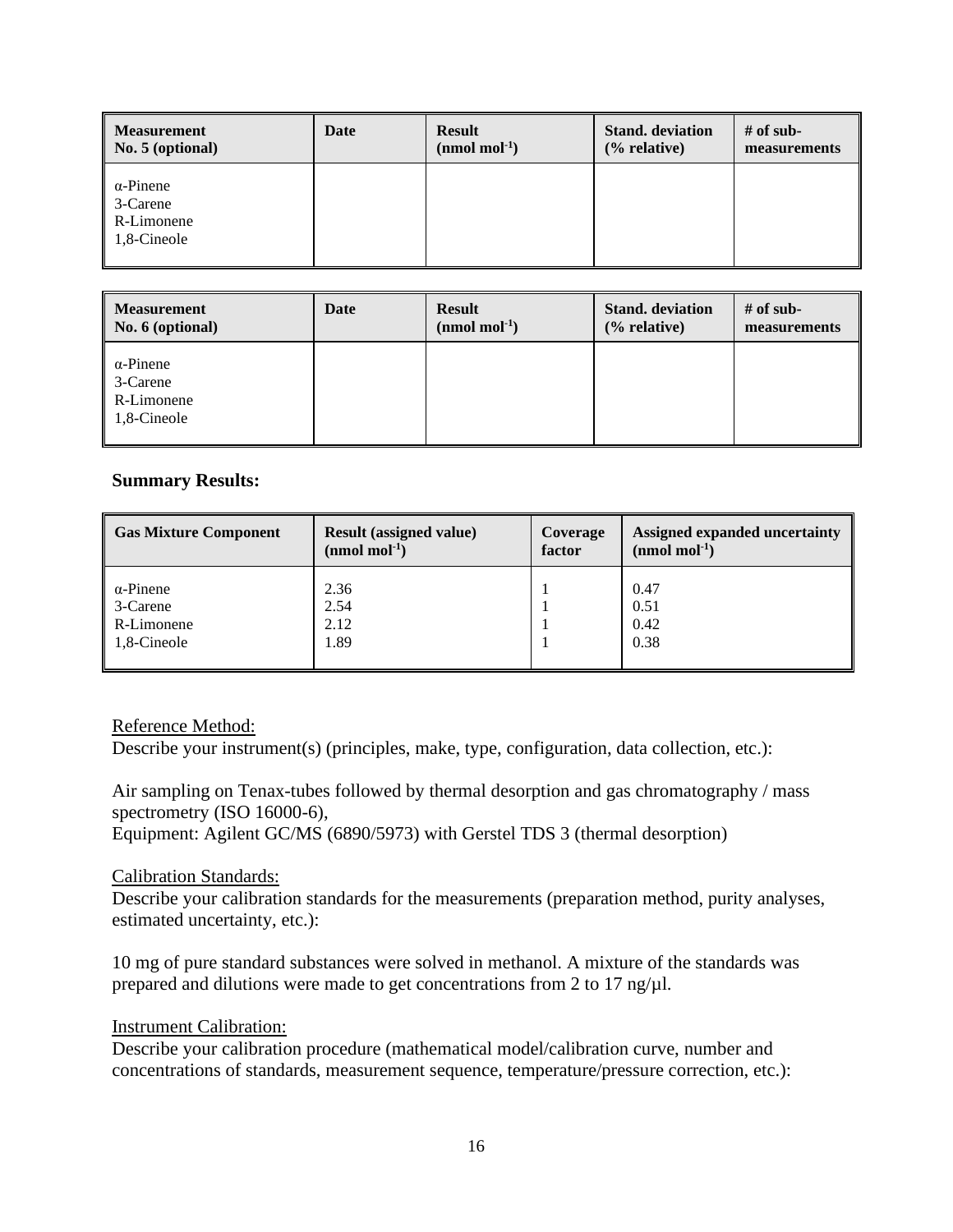For the calibration 6 levels in the range from 2 ng/ $\mu$ l to 17 ng/ $\mu$ l were spiked (1  $\mu$ l) onto Tenax tubes which were analyzed in one measurement sequence together with the samples.

# Sample Handling:

How were the cylinders treated after arrival (stabilized) and how were samples transferred to the instrument (automatic, high pressure, mass-flow controller, dilution, etc.)?

The cylinder was placed upright all time in a place for gas cylinders at room temperature. The gas was transferred in two different bags (tedlar bag with a volume of 5 liters and nalophan bag with a volume of 20 liters.

From each bag air sampling was done onto two Tenax tubes by sampling a volume of one liter.

# Uncertainty:

There are potential sources that influence the uncertainty of the final measurement result. Depending on the equipment, the applied analytical method and the target uncertainty of the final result, they either have to be taken into account or they can be neglected.

| <b>Uncertainty source</b><br>$X_I$ | <b>Estimate</b><br>$x_I$ | <b>Assumed</b><br>distribution | <b>Standard</b><br>uncertainty<br>$u(x_i)$ | <b>Sensitivity</b><br>coefficient<br>$C_I$ | <b>Contribution to</b><br>standard uncertainty<br>$u_I(y)$ |
|------------------------------------|--------------------------|--------------------------------|--------------------------------------------|--------------------------------------------|------------------------------------------------------------|
| Sampling volume                    |                          |                                | 3 %                                        |                                            |                                                            |
| Purity of standards                |                          |                                | $1\%$                                      |                                            |                                                            |
| Standard mixture                   |                          |                                | 3 %                                        |                                            |                                                            |
| Complete analysis                  |                          |                                | 20 %                                       |                                            |                                                            |
|                                    |                          |                                |                                            |                                            |                                                            |
|                                    |                          |                                |                                            |                                            |                                                            |

a) Uncertainty table:

Coverage factor: 1 Expanded uncertainty: 20 %

# Optional

You may provide additional data, such as raw measurement data, information on your measurement procedure, etc.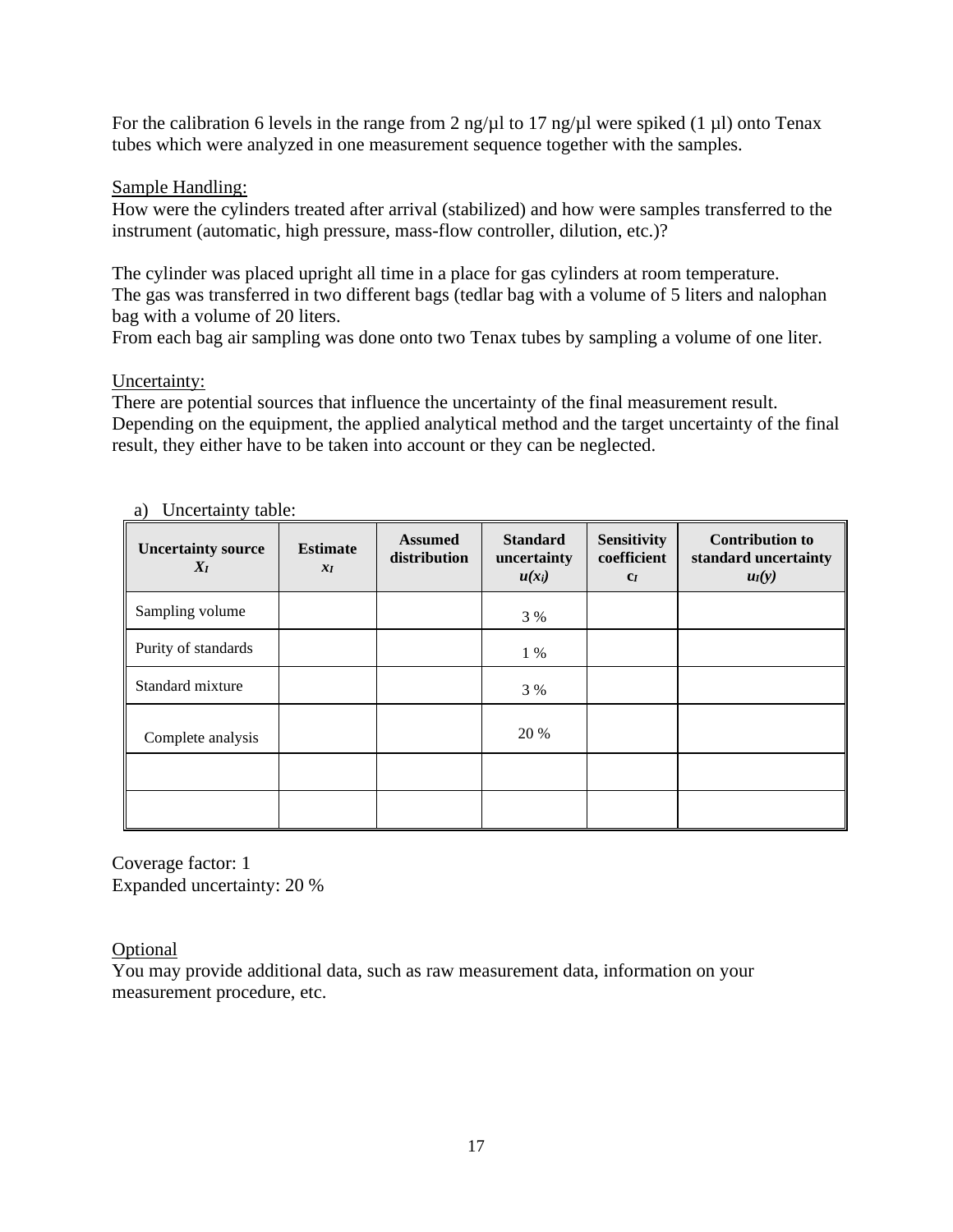# **Appendix B**

Measurement Report: NIST

# **CCQM-K121 Measurement Report: Monoterpenes in Nitrogen**

Laboratory: National Institute of Standards and Technology (NIST) Laboratory code: NIST

Cylinder No.: APE1145321 Nominal Concentration: 2.5 nmol mol<sup>-1</sup>

| <b>Measurement</b>                                        | Date        | <b>Result</b>                    | <b>Stand.</b> deviation          | # of sub-    |
|-----------------------------------------------------------|-------------|----------------------------------|----------------------------------|--------------|
| No.1                                                      |             | $(mmol \text{ mol}^{-1})$        | $(nmol mol-1)$                   | measurements |
| $\alpha$ -Pinene<br>3-Carene<br>R-Limonene<br>1.8-Cineole | 8 Sept 2015 | 2.521<br>2.632<br>2.540<br>2.678 | 0.015<br>0.018<br>0.012<br>0.018 |              |

| <b>Measurement</b>                                        | Date        | <b>Result</b>                    | <b>Stand.</b> deviation          | $#$ of sub-  |
|-----------------------------------------------------------|-------------|----------------------------------|----------------------------------|--------------|
| No. 2                                                     |             | $(nmol mol-1)$                   | $(nmol mol-1)$                   | measurements |
| $\alpha$ -Pinene<br>3-Carene<br>R-Limonene<br>1,8-Cineole | 9 Sept 2015 | 2.527<br>2.581<br>2.487<br>2.697 | 0.010<br>0.010<br>0.050<br>0.017 |              |

| <b>Measurement</b>                                        | Date         | <b>Result</b>                    | <b>Stand.</b> deviation          | $#$ of sub-  |
|-----------------------------------------------------------|--------------|----------------------------------|----------------------------------|--------------|
| No. 3                                                     |              | $(nmol \text{ mol}^{-1})$        | $(nmol mol-1)$                   | measurements |
| $\alpha$ -Pinene<br>3-Carene<br>R-Limonene<br>1,8-Cineole | 10 Sept 2015 | 2.524<br>2.610<br>2.480<br>2.691 | 0.012<br>0.012<br>0.013<br>0.011 |              |

# **Summary Results:**

| <b>Gas Mixture Component</b> | <b>Result (assigned value)</b><br>$(mmol \text{ mol}^{-1})$ | Coverage<br>factor | Assigned expanded uncertainty<br>$(nmol mol-1)$ |
|------------------------------|-------------------------------------------------------------|--------------------|-------------------------------------------------|
| $\alpha$ -Pinene             | 2.513                                                       |                    | 0.055                                           |
|                              |                                                             |                    |                                                 |
| 3-Carene                     | 2.573                                                       |                    | 0.046                                           |
| R-Limonene                   | 2.505                                                       |                    | 0.052                                           |
| 1,8-Cineole                  | 2.689                                                       |                    | 0.027                                           |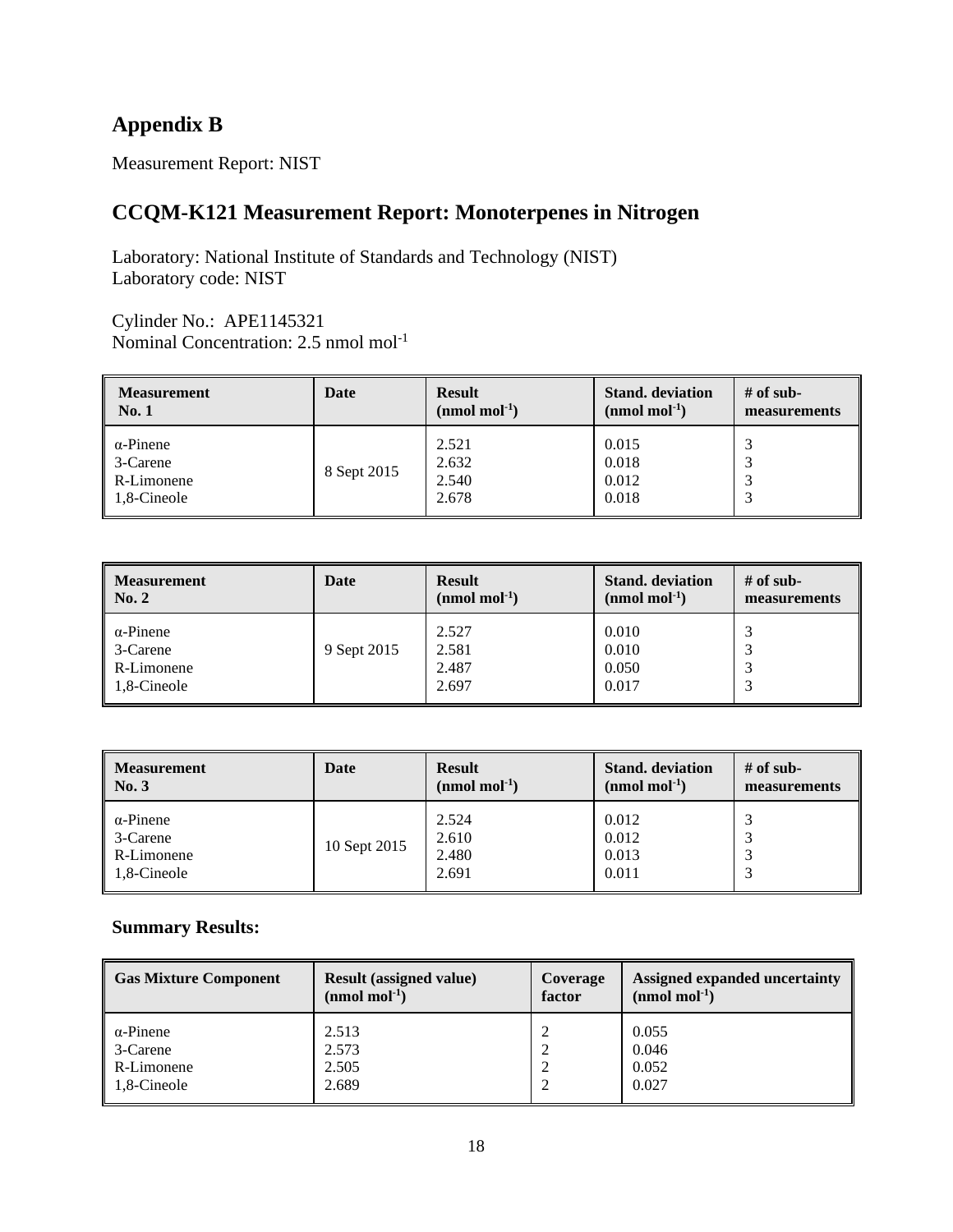## Reference Method:

Describe your instrument(s) (principles, make, type, configuration, data collection, etc.):

All measurements were taken on an Agilent 7890 GC/FID. The FID was operated at 250 °C with a fuel mixture of 30 mL min<sup>-1</sup> hydrogen and 400 mL min<sup>-1</sup> air. The instrument was equipped with a 60 m by 0.32 mm capillary column coated with a 0.25 μm film of AT-Wax. All GC samples were cryogenically trapped on the head of a pre-column using a Nutech 3351DS preconcentrator. A 200-mL sample was collected at a flow rate of 100 mL min<sup>-1</sup> prior to injection.

Agilent Chemstation data system was used for peak area integration with the data transferred to Excel via macro program.

### Calibration Standards:

Describe your calibration standards for the measurements (preparation method, purity analyses, estimated uncertainty, etc.):

The 4-component monoterpene-in-nitrogen PSMs were prepared in 20-L aluminum gas cylinders, equipped with DIN-1 stainless steel valves and pretreated with the proprietary process Experis by Air Products, Belgium. The cylinders were connected to a fill manifold, along with Airgas built in purifier (BIP)  $N_2$ . The contents of the cylinders were vented and evacuated to a pressure of approximately 3  $\mu$ m Hg. The cylinders were then filled with 300 psi of BIP N<sub>2</sub>, rolled, and reevacuated to approximately 3 µm Hg. Mass measurements were determined for each of the evacuated cylinders using a Mettler SR64001 single-pan balance, with a capacity of 64 kg and a sensitivity of 0.1 g. The cylinders were weighed a total of five times. Cylinders APE1161693, APE1145326 and APE1145327 were connected to the fill manifold with parent mixture APE1135902, nominal 200 nmol mol<sup>-1</sup>  $\alpha$ -pinene, 3-carene, R-limonene and 1,8-cineole, with noctane as an internal standard. Each cylinder was filled to a predetermined pressure with the parent mixture and set aside to equilibrate for approximately 2 hours.

Cylinders APE1145334 and APE1145336 were connected to the fill manifold with parent mixture APE1082180, nominal 200 nmol mol<sup>-1</sup>  $\alpha$ -pinene, 3-carene, R-limonene and 1,8-cineole, with nhexane as an internal standard. Each cylinder was filled to a predetermined pressure with the parent mixture and set aside to equilibrate overnight. Five mass measurements were taken for each cylinder after addition of the parent mixture.

All cylinders were connected to the fill manifold along with Airgas BIP  $N_2$  balance gas then filled with  $N_2$  to a predetermined pressure and allowed to equilibrate overnight. Five mass measurements were taken for each cylinder after addition of the balance gas. After final weighing, all cylinders were rolled a minimum of 3 hours.

Several Airgas BIP  $N_2$  cylinders were used in the preparation of these five PSMs. Each cylinder was analyzed individually for argon  $(Ar)$  and monoterpene impurities. The assay of the N<sub>2</sub> balance gas was considered as a collective lot of one Ar concentration  $(17.72 \pm 4.90 \,\text{\mu mol mol}^{-1})$ .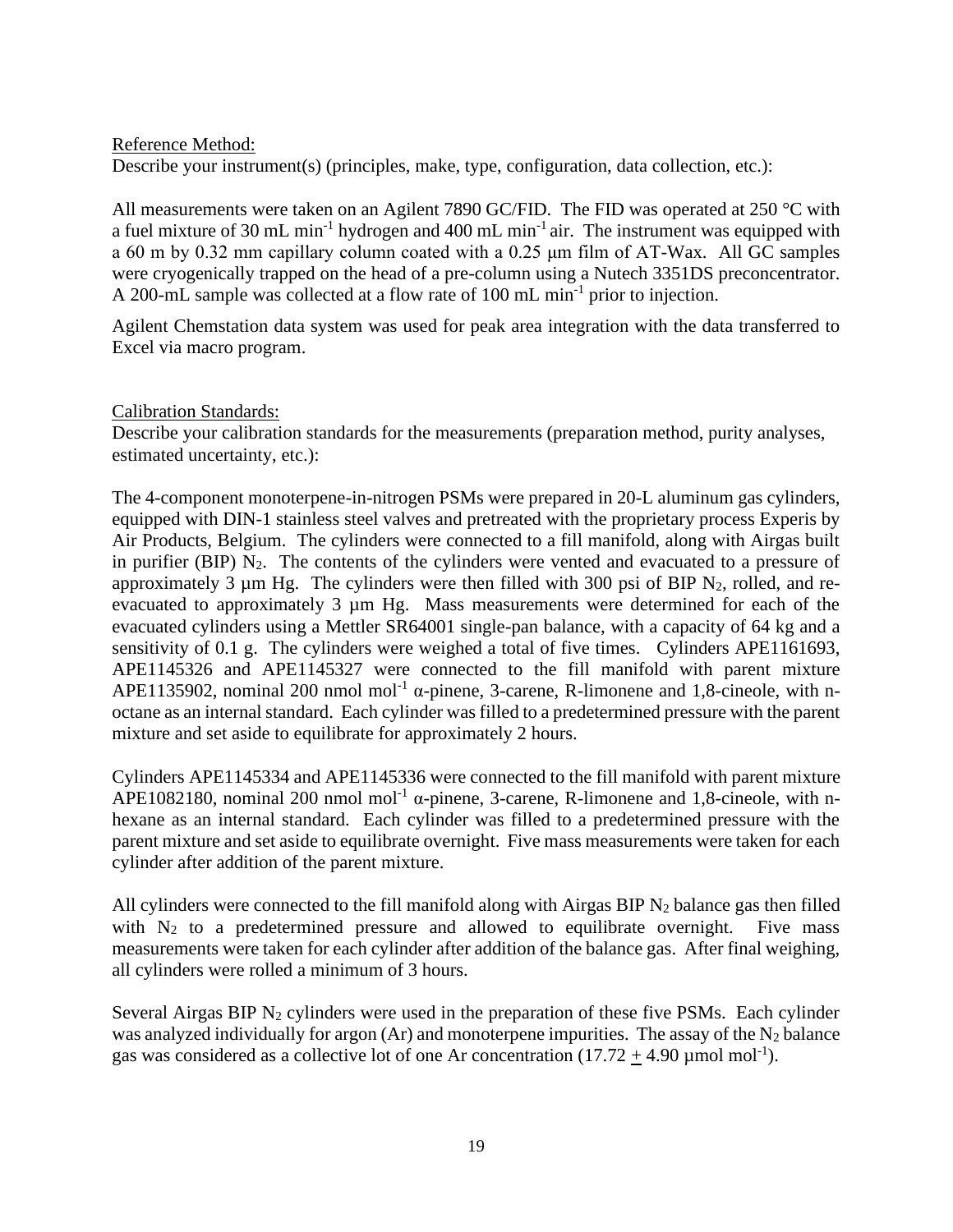| <b>PSM</b>                    | Amount-of-Substance Fraction (nmol mol <sup>-1</sup> ) <sup>a</sup> |                                                |                                                                                                      |                                                       |                      |  |
|-------------------------------|---------------------------------------------------------------------|------------------------------------------------|------------------------------------------------------------------------------------------------------|-------------------------------------------------------|----------------------|--|
| Cylinder No. $\alpha$ -Pinene |                                                                     | 3-Carene                                       | R-Limonene                                                                                           | 1,8-Cineole                                           | Int Std <sup>b</sup> |  |
|                               |                                                                     |                                                | APE1161693 2.111 $\pm$ 0.017 2.180 $\pm$ 0.018 2.100 $\pm$ 0.017 2.248 $\pm$ 0.018 2.308 $\pm$ 0.018 |                                                       |                      |  |
|                               |                                                                     |                                                | APE1145326 $2.518 \pm 0.022$ $2.600 \pm 0.023$ $2.504 \pm 0.022$ $2.681 \pm 0.023$ $2.752 \pm 0.024$ |                                                       |                      |  |
|                               |                                                                     |                                                | APE1145327 3.411 ± 0.029 3.522 ± 0.030 3.392 ± 0.028 3.632 ± 0.030 3.728 ± 0.031                     |                                                       |                      |  |
|                               |                                                                     |                                                | APE1145334 $1.576 \pm 0.019$ $1.538 \pm 0.019$ $1.591 \pm 0.020$ $1.561 \pm 0.019$ $1.546 \pm 0.019$ |                                                       |                      |  |
|                               |                                                                     | APE1145336 $3.093 \pm 0.021$ $3.020 \pm 0.020$ |                                                                                                      | $3.122 \pm 0.021$ $3.063 \pm 0.021$ $3.035 \pm 0.020$ |                      |  |

**Table 1:** Gravimetric concentrations of components in PSM cylinders

<sup>a</sup>Expanded uncertainties are shown with a confidence interval of approximately 95 %.

<sup>b</sup>Int Std, Internal Standard, included in mixtures for stability testing. Int Std is n-octane in cylinders APE1161693, APE1145326 and APE1145327, and n-hexane in cylinders APE1145334 and APE1145336.

### Instrument Calibration:

Describe your calibration procedure (mathematical model/calibration curve, number and concentrations of standards, measurement sequence, temperature/pressure correction, etc.):

The GC-FID was calibrated using a suite of five PSMs ranging in concentration for each of the 4 monoterpene components in a balance of N2 (Table 1). For each measurement, CCQM-K121 sample APE1145321 was used as the analytical control, and was sampled both before and after each PSM measurement to allow for correction of the response for instrument drift. CCQM-K121 was rigorously compared to the PSM sample a total of five times over three analytical periods. A response ratio for each measurement was determined by dividing the measured monoterpene component response of each sample by the monoterpene component response of the control. The ratios and concentrations for the five PSMs were then plotted to a first-order regression using the ISO 6143 GenLine program, from which the CCQM-K121 sample concentration was determined.

### Sample Handling:

How were the cylinders treated after arrival (stabilized) and how were samples transferred to the instrument (automatic, high pressure, mass-flow controller, dilution, etc.)?

All standards and the K-121 sample were brought into the lab and set next to the GC to be used. They were allowed to stabilize for 24 hours. Stainless steel 2-stage, low dead volume, regulators were used and the sample lines were 0.16 cm stainless steel. The samples were pre-concentrated in stainless steel traps then cryofocused on the head of the capillary column.

## Uncertainty:

There are potential sources that influence the uncertainty of the final measurement result. Depending on the equipment, the applied analytical method and the target uncertainty of the final result, they either have to be taken into account or they can be neglected.